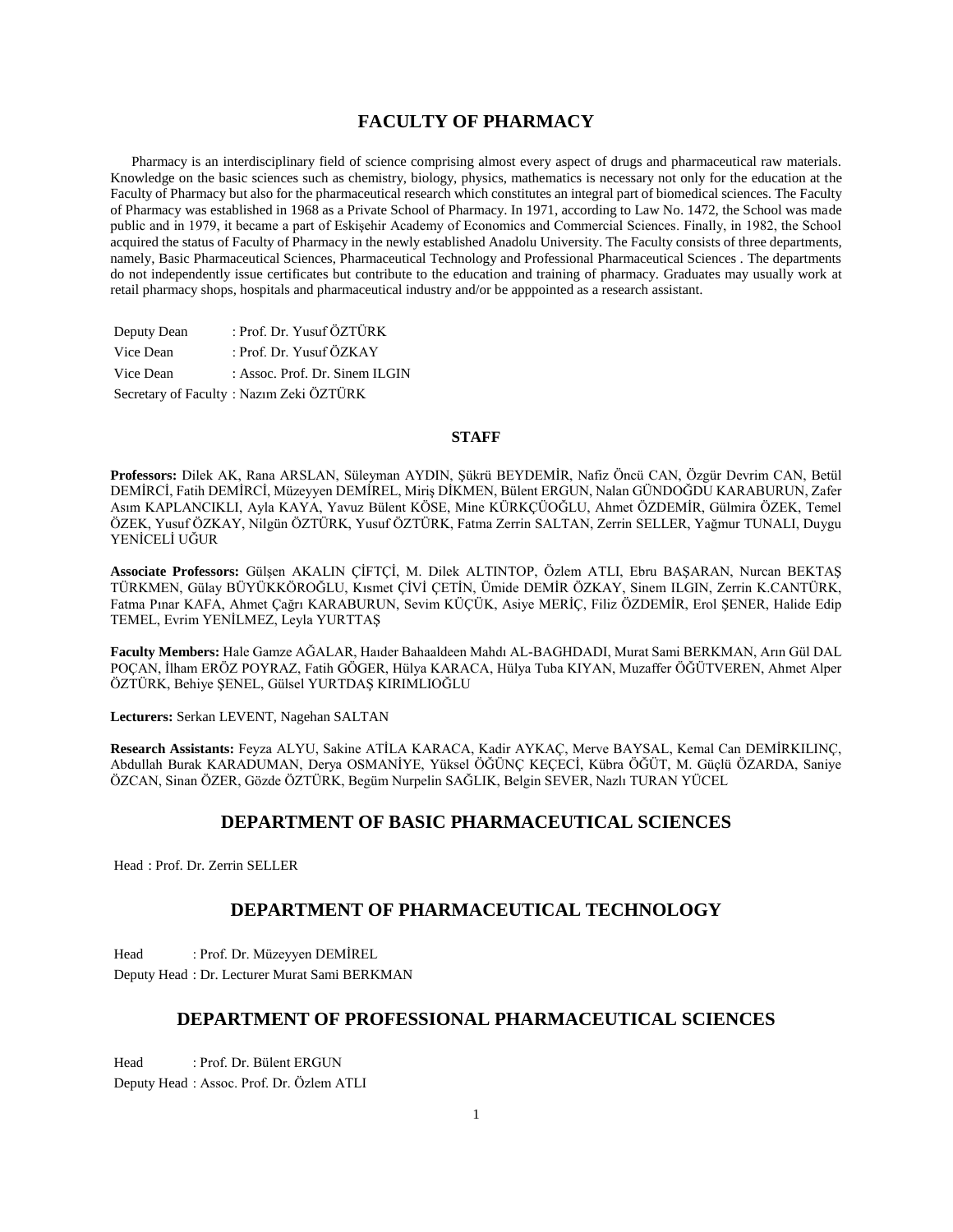# **PROGRAM**

30,0

30,0

## **I. SEMESTER**

| <b>ECZ</b> 113 | History and Terminology of Pharmacy $4+0$ 4,5               |       |            |
|----------------|-------------------------------------------------------------|-------|------------|
| ECZ 115        | <b>Basic Pharmaceutical Sciences I</b>                      |       | $13+013.5$ |
| TAR 165        | Atatürk's Principles and History of<br>Turkish Revolution I | $2+0$ | 2.0        |
|                | TÜR 125 Turkish Language I                                  | $2+0$ | 2,0        |
|                | <b>Elective Courses</b>                                     |       | 5,0        |
|                | Foreign Language Courses                                    |       | 3,0        |
|                |                                                             |       | 30,0       |
|                |                                                             |       |            |

# **III. SEMESTER**

| ECZ 227 Basic Pharmaceutical Sciences III              | $8+4$ 12.5 |
|--------------------------------------------------------|------------|
| KIM 269 Analytical and Organic Chemistry II $8+3$ 11,5 |            |
| Departmental Elective Courses                          | 6.0        |
|                                                        |            |

# **V. SEMESTER**

| <b>ECZ</b> 353 | <b>Pharmaceutical and Basic Medical</b> |           |     |
|----------------|-----------------------------------------|-----------|-----|
|                | Sciences II                             | $5+0$ 5.5 |     |
| <b>ECZ</b> 371 | <b>Pharmaceutical Technology I</b>      | $3+3$ 6.5 |     |
| <b>ECZ 373</b> | <b>Pharmeceutical Raw Materials II</b>  | $4+4$ 8.5 |     |
| ECZ 375        | Clinical Pharmacy and Pharmaceutical    |           |     |
|                | Care I                                  | $3+0$ 3.5 |     |
| STJ 303        | Practicum I                             | $0+1$ 1.5 |     |
|                | <b>Departmental Elective Courses</b>    |           | 4.5 |
|                |                                         |           |     |

## **VII. SEMESTER**

| <b>ECZ 401</b> | Pharmaceutical Chemistry III                | $2+0$     | 3,0 |
|----------------|---------------------------------------------|-----------|-----|
| <b>ECZ 411</b> | Pharmaceutical Technology III               | $3+0$     | 4,0 |
| <b>ECZ</b> 413 | <b>Pharmaceutical Technology</b>            |           |     |
|                | Practicals III                              | $1+2$ 3.0 |     |
| <b>ECZ 421</b> | <b>Pharmaceutical Chemistry</b>             |           |     |
|                | Practicals III                              | $1+2$ 3,0 |     |
| <b>ECZ 425</b> | Pharmaceutical Toxicology I                 | $2 + 0$   | 3,0 |
| <b>ECZ 427</b> | Pharmacology IV                             | $3+0$     | 3,0 |
| <b>ECZ 429</b> | Practice of Pharmacology                    | $1+2$ 3.0 |     |
| <b>ECZ 441</b> | Pharmacognosy III                           | $2+0$     | 3,0 |
| <b>ECZ 443</b> | <b>Pharmacognosy Practicals III</b>         | $1+2$ 3.0 |     |
| <b>ECZ 467</b> | Clinical Pharmacy I                         | $2+0$     | 2,0 |
|                | ECZ 411 (Eng) Pharmaceutical Technology III | $3+0$     | 4,0 |
|                | ECZ 413 (Eng) Pharmaceutical Technology     |           |     |
|                | Practicals III                              | $1+2$     | 3,0 |
|                | ECZ 425 (Eng) Pharmaceutical Toxicology I   | $2+0$     | 3,0 |
|                | ECZ 427 (Eng) Pharmacology IV               | $3+0$     | 3,0 |
|                | ECZ 441 (Eng) Pharmacognosy III             | $2+0$     | 3,0 |
|                |                                             |           |     |

## **II. SEMESTER**

| ECZ 116 Basic Pharmaceutical Sciences II    | $4+4$ 8.5 |     |
|---------------------------------------------|-----------|-----|
| KIM 132 Analytical and Organic Chemistry I  | $6+3$ 9.5 |     |
| TAR 166 Atatürk's Principles and History of |           |     |
| <b>Turkish Revolution II</b>                | $2+0$ 2,0 |     |
| TÜR 126 Turkish Language II                 | $2+0$ 2.0 |     |
| <b>Elective Courses</b>                     |           | 5,0 |
| Foreign Language Courses                    |           | 3.0 |
|                                             |           |     |

30,0

l

# **IV. SEMESTER**

| ECZ 234 | <b>Pharmaceutical and Basic Medical</b> |            |
|---------|-----------------------------------------|------------|
|         | Sciences I                              | $11+213.5$ |
|         | ECZ 236 Pharmaceutical Raw Materials I  | $4+6$ 10.5 |
|         | <b>Departmental Elective Courses</b>    | 6.0        |

 $\overline{a}$ 30,0

# **VI. SEMESTER**

| ECZ 370 Pharmaceutical and Basic Medical     |           |     |
|----------------------------------------------|-----------|-----|
| Sciences III                                 | $5+0$ 5.5 |     |
| ECZ 372 Pharmaceutical Technology II         | $5+3$ 8.5 |     |
| ECZ 374 Pharmeceutical Raw Materials III     | $4+4$ 8.5 |     |
| ECZ 376 Clinical Pharmacy and Pharmaceutical |           |     |
| Care II                                      | $2+0$ 3.0 |     |
| Departmental Elective Courses                |           | 4.5 |
|                                              |           |     |

30,0

# **VIII. SEMESTER**

| <b>ECZ 402</b> | <b>Pharmaceutical Chemistry IV</b>         | $2+0$     | 3,0 |
|----------------|--------------------------------------------|-----------|-----|
| <b>ECZ 412</b> | <b>Pharmaceutical Technology IV</b>        | $3+0$     | 4,0 |
| <b>ECZ 414</b> | <b>Pharmaceutical Technology</b>           |           |     |
|                | <b>Practicals IV</b>                       | $1+2$ 3,0 |     |
| <b>ECZ 415</b> | <b>Pharmaceutical Technology</b>           |           |     |
|                | Practicals                                 | $1+2$ 3,0 |     |
| <b>ECZ 422</b> | <b>Pharmaceutical Chemistry</b>            |           |     |
|                | <b>Practicals IV</b>                       | $1+2$ 3.0 |     |
| <b>ECZ 426</b> | <b>Pharmaceutical Toxicology II</b>        | $2+0$     | 3,0 |
| <b>ECZ 450</b> | Herbal Drugs Used in                       |           |     |
|                | Phytotherapy                               | $2+0$     | 2,0 |
| <b>ECZ 468</b> | Clinical Pharmacy II                       | $2+0$     | 3,0 |
| <b>ECZ 829</b> | Deontology of Pharmacy and                 |           |     |
|                | Ethics                                     | $1+0$     | 1,5 |
|                | ECZ 412 (Eng) Pharmaceutical Technology IV | $3+0$     | 4,0 |
|                | ECZ 414 (Eng) Pharmaceutical Technology    |           |     |
|                | <b>Practicals IV</b>                       | $1+2$     | 3,0 |
|                | ECZ 426 (Eng) Pharmaceutical Toxicology II | $2+0$     | 3,0 |
|                | <b>Departmental Elective Courses</b>       |           | 4,5 |
|                |                                            |           |     |

30,0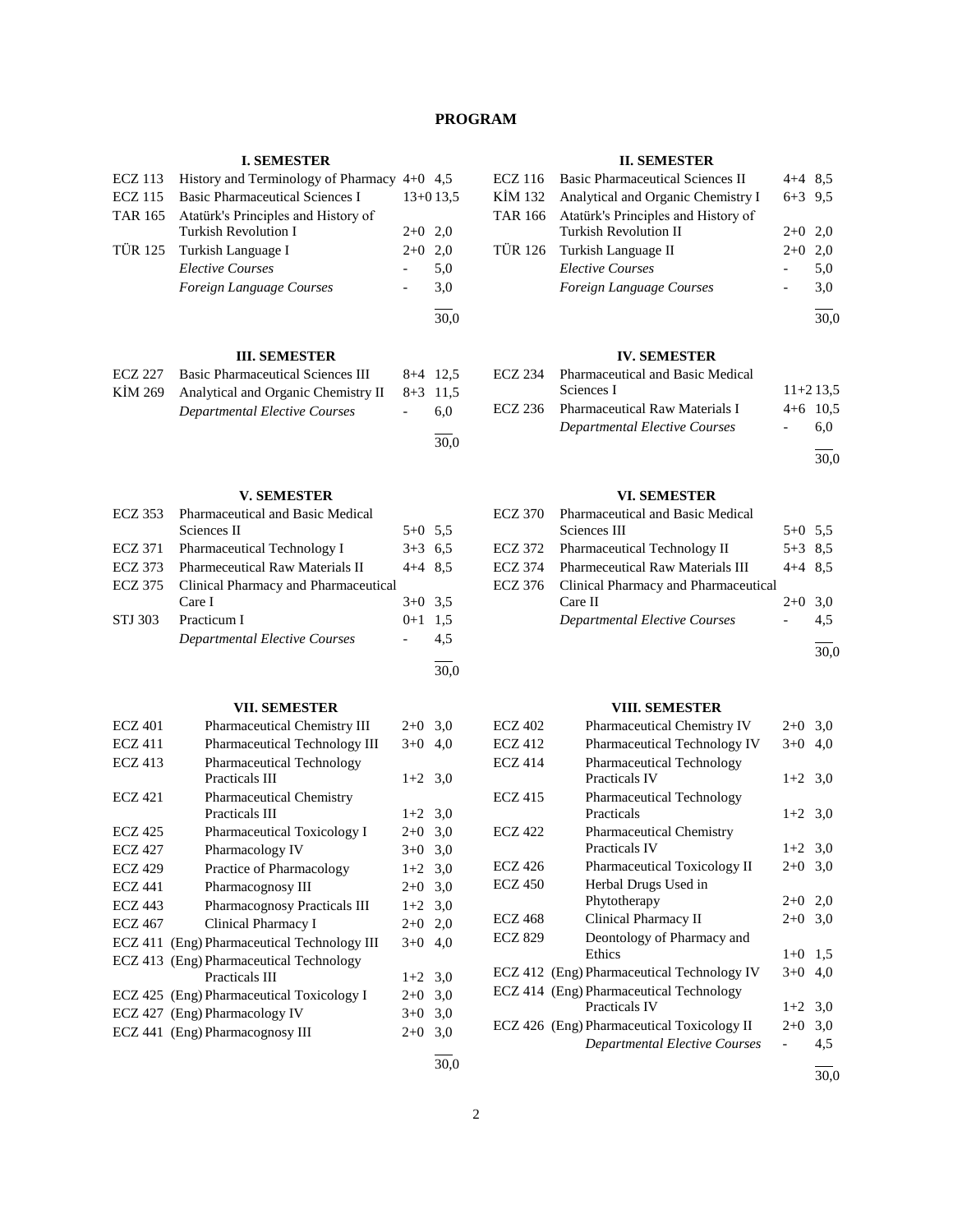| <b>IX. SEMESTER</b> |                                 |            |     |
|---------------------|---------------------------------|------------|-----|
|                     | ECZ 859 Pharmacy Administration | $2+0$ 2.0  |     |
|                     | ECZ 875 Graduation Project I    | $1+3$ 4,0  |     |
|                     | STJ 013 Internship IV           | $0+2515.0$ |     |
|                     | <b>Specialization Courses</b>   |            | 9.0 |
|                     |                                 |            |     |

# **DEPARTMENTAL ELECTIVE COURSES**

| <b>BİY 380</b> | Ethnobotany                                         | $1 + 0$  | 1,5 |
|----------------|-----------------------------------------------------|----------|-----|
| <b>ECZ 219</b> | Nutraceutical Compounds and                         |          |     |
|                | Products                                            | $1 + 0$  | 1,5 |
| <b>ECZ 231</b> | Food Safety and Analysis                            | $1 + 0$  | 1,5 |
| <b>ECZ 251</b> | Evidence Based Pharmacy and                         |          |     |
|                | Research I                                          | $0+1$    | 1,5 |
| <b>ECZ 252</b> | Evidence Based Pharmacy and                         |          |     |
|                | Research II                                         | $0 + 1$  | 1,5 |
| <b>ECZ 253</b> | Evidence Based Pharmacy and                         |          |     |
|                | Research III                                        | $_{0+1}$ | 1,5 |
| <b>ECZ 254</b> | Evidence Based Pharmacy and                         |          |     |
|                | Research IV                                         | $0 + 1$  | 1,5 |
| <b>ECZ 333</b> | Nomenclature of Organic                             |          |     |
|                | Compounds and Drugs Content                         | $1 + 0$  | 1,5 |
| <b>ECZ 334</b> | <b>Clinical Parasitology</b>                        | $1 + 0$  | 1,5 |
| <b>ECZ 342</b> | Drug Production in Turkey                           | $1 + 0$  | 1,5 |
| <b>ECZ 344</b> | Drug Analysis of Biological                         |          |     |
|                | Samples                                             | $1 + 0$  | 1,5 |
| <b>ECZ 347</b> | <b>Introduction to Cosmetic Herbs</b>               | $1 + 0$  | 1,5 |
| <b>ECZ 351</b> | Poisonous Plants of Turkey                          | $1 + 0$  | 1,5 |
| <b>ECZ 364</b> | Narcotic Hallucinogenic and                         |          |     |
|                | Poisonous Plants                                    | $1 + 0$  | 1,5 |
| <b>ECZ 366</b> | Drug Bioavailability                                | $1 + 0$  | 1,5 |
|                | ECZ 366 (Eng) Drug Bioavailability                  | $1 + 0$  | 1,5 |
| <b>ECZ 377</b> | Evidence Based Pharmacy and                         |          |     |
|                | Research V                                          | $0 + 1$  | 1,5 |
| <b>ECZ 378</b> | Evidence Based Pharmacy and                         |          |     |
|                | Research VI                                         | $0 + 1$  | 1,5 |
| <b>ECZ 379</b> | Evidence Based Pharmacy and                         |          |     |
|                | Research VII                                        | $0 + 1$  | 1,5 |
| <b>ECZ 380</b> | Evidence Based Pharmacy and<br><b>Research VIII</b> | $0+1$    | 1,5 |
| <b>ECZ 420</b> | <b>Essential Oils</b>                               | $1 + 0$  | 1,5 |
|                | ECZ 420 (Eng) Essential Oils                        |          | 1,5 |
| <b>ECZ 439</b> | Natural Products used in                            | $1 + 0$  |     |
|                | Aromatherapy                                        | $1 + 0$  | 1,5 |
| <b>ECZ 452</b> | <b>Active Compounds of Veterinary</b>               |          |     |
|                | Drugs                                               | $1 + 0$  | 1,5 |
| <b>ECZ 466</b> | Pollens and Health                                  | $1 + 0$  | 1,5 |
| <b>ECZ 476</b> | <b>Pharmaceutical Nanotechnology</b>                | $1 + 0$  | 1,5 |
| <b>ECZ 478</b> | Dermacosmetics and Products                         | $1+0$    | 1,5 |
| <b>ECZ 846</b> | Medical Waste and Environment                       | $1+0$    | 1,5 |
| <b>ECZ 871</b> | Basic Procedures and                                |          |     |
|                | Calculations in New Drug                            |          |     |
|                | Development                                         | $1 + 0$  | 1,5 |
|                |                                                     |          |     |

# **X. SEMESTER**

| ECZ 406 Pharmaceutical Legislations | $2+0$ 2.0  |     |
|-------------------------------------|------------|-----|
| ECZ 876 Graduation Project II       | $1+3$ 4.0  |     |
| STJ 014 Internship V                | $0+2515.0$ |     |
| <b>Specialization Courses</b>       |            | 9.0 |
|                                     |            |     |

30,0

# **ELECTIVE COURSES**

30,0

| <b>BEÖ 155</b>  | Physical Education                 | $2+0$     | 2,0 |
|-----------------|------------------------------------|-----------|-----|
| <b>BIL 150</b>  | <b>Fundamentals of Information</b> |           |     |
|                 | Technology                         | $4+0$ 5.0 |     |
| <b>ECY 219</b>  | Occupational Health and Safety     | $2+0$ 2,0 |     |
| <b>ILT 101U</b> | Interpersonal Communication        | $3+0$ 4,0 |     |
| <b>ILT 207U</b> | Persuasive Communication           | $3+0$ 4.0 |     |
| ISN 315         | <b>Public Relations</b>            | $2+0$ 3,0 |     |
| KÜL 199         | <b>Cultural Activities</b>         | $0+2$ 2,0 |     |
| SAN 155         | <b>Hall Dances</b>                 | $0+2$ 2,0 |     |
| SNT 155         | History of Art                     | $2+0$ 2,0 |     |
| SOS 155         | Folkdance                          | $2+0$ 2,0 |     |
| <b>THU 203</b>  | <b>Community Services</b>          | $0+2$ 3.0 |     |
| <b>TÜR 120</b>  | Turkish Sign Language              | $3+0$     | 3,0 |
|                 |                                    |           |     |

# **SPECIALIZATION COURSES**

| <b>ECZ 223</b> | Pharmacogenomy                          | $1+0$   | 1,5 |
|----------------|-----------------------------------------|---------|-----|
| <b>ECZ 313</b> | Hospital Pharmacy                       | $1+0$   | 1,5 |
| <b>ECZ 327</b> | Drug Stability                          | $1+0$   | 1.5 |
| <b>ECZ 327</b> | (Eng) Drug Stability                    | $1 + 0$ | 1.5 |
| <b>ECZ 437</b> | Approved Recombinant                    |         |     |
|                | Antibodies                              | $1 + 0$ | 1,5 |
| <b>ECZ 836</b> | <b>Basics of Pharmacokinetics</b>       | $1+0$   | 1.5 |
| <b>ECZ 843</b> | Practical Symptomatology for            |         |     |
|                | Pharmacists                             | $1+0$   | 1,5 |
| <b>ECZ 845</b> | Pharmaceutical Engineering              | $1+0$   | 1,5 |
| <b>ECZ 858</b> | Analysis of Bioelements                 | $1 + 0$ | 1,5 |
| <b>ECZ 862</b> | Perinatal and Pediatric                 |         |     |
|                | Pharmacothereapy                        | $1+0$   | 1,5 |
| <b>ECZ 864</b> | Geriatric Pharmacothreapy               | $1+0$   | 1,5 |
| <b>ECZ 865</b> | <b>Medicinal Teas</b>                   | $1+0$   | 1,5 |
| <b>ECZ 867</b> | Pharmacoeconomics                       | $1 + 0$ | 1,5 |
| <b>ECZ 872</b> | Innovative Approaches to                |         |     |
|                | Antisense Technology                    | $1+0$   | 1,5 |
| <b>ECZ 878</b> | Pharmacopoeia Analysis                  | $1+2$   | 3,0 |
| <b>ECZ 879</b> | Introduction to Pharmacy Practice 1+2   |         | 3,0 |
| <b>ECZ 880</b> | Analysis of Chiral Compounds in         |         |     |
|                | Pharmaceutics                           | $1+0$   | 1.5 |
| <b>ECZ 881</b> | <b>Rational Drug Use</b>                | $1+0$   | 1,5 |
| <b>ECZ 882</b> | Pharmacovigilance and Adverse           |         |     |
|                | <b>Drug Reactions</b>                   | $1+0$   | 1,5 |
| <b>ECZ 883</b> | Innovative Pharmacology and             |         |     |
|                | Drug Screening Strategies               | $1+0$   | 1.5 |
| <b>ECZ 884</b> | Quality Management of Drug              | $1 + 0$ | 1,5 |
| <b>ECZ 885</b> | <b>Upper Respiratory Tract Diseases</b> |         |     |
|                | and Medications                         | $1+0$   | 1,5 |
| <b>ECZ 886</b> | <b>Medical Devices</b>                  | $1 + 0$ | 1,5 |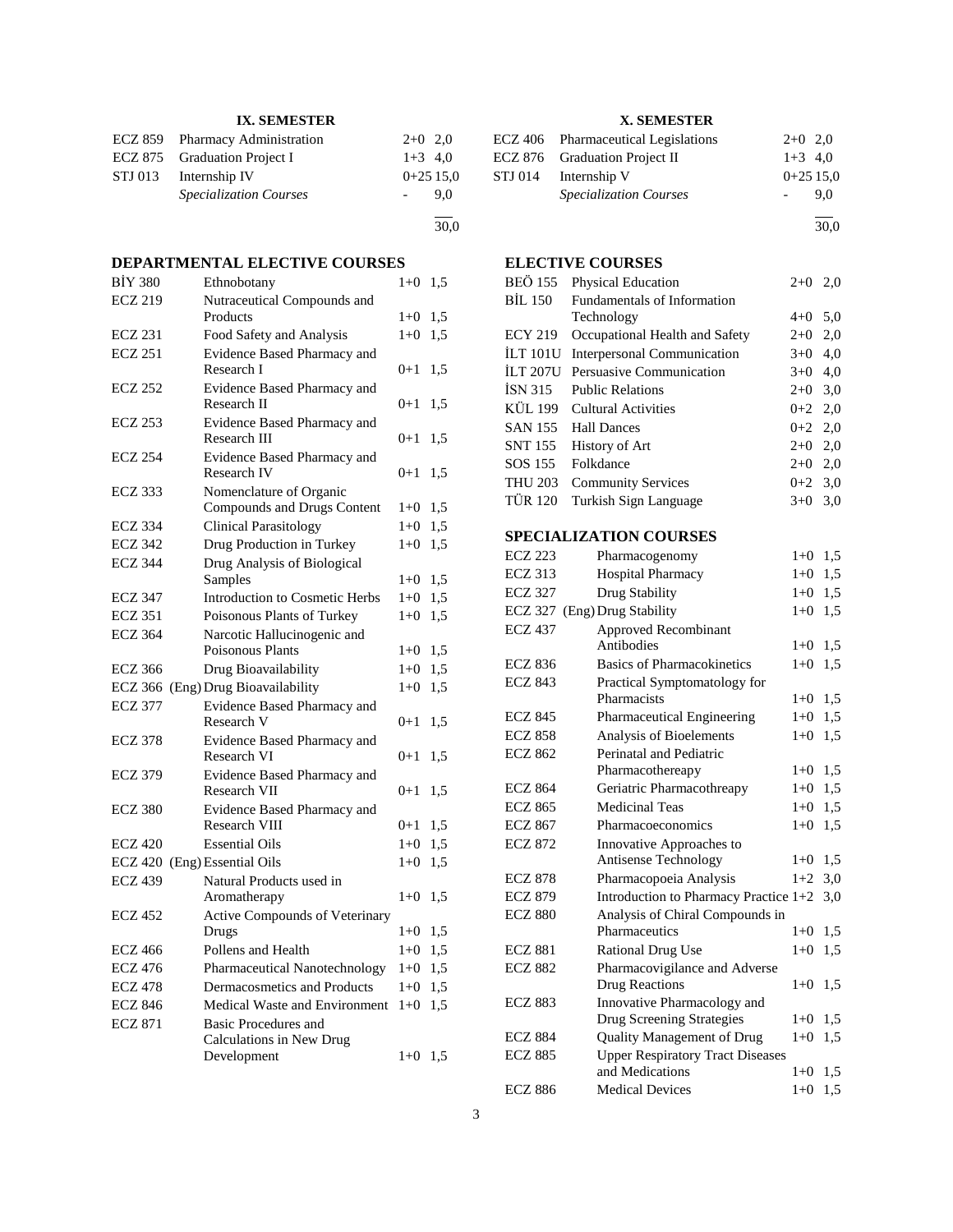| <b>ECZ 887</b> | Computer-Aided Drug Design                  | $1+0$ 1.5 |  |
|----------------|---------------------------------------------|-----------|--|
| <b>ECZ 888</b> | Risk Factors for Natural Products $1+0$ 1.5 |           |  |
| <b>ECZ 889</b> | Plants Used in Complementary                |           |  |
|                | Medicine                                    | $1+0$ 1.5 |  |
|                | ECZ 889 (Eng) Plants Used in Complementary  |           |  |
|                | Medicine                                    | $1+0$ 1.5 |  |
| <b>İSL 321</b> | Applied Entreprenneurship                   | $3+1$ 5.0 |  |

# **FOREIGN LANGUAGE COURSES**

| ALM 175 (Ger) German I     | $3+0$ 3.0 |  |
|----------------------------|-----------|--|
| ALM 176 (Ger) German II    | $3+0$ 3.0 |  |
| FRA 175 (Fra) French I     | $3+0$ 3.0 |  |
| FRA 176 (Fra) French II    | $3+0$ 3.0 |  |
| $ING 187$ (Eng) English I  | $3+0$ 3.0 |  |
| $ING 188$ (Eng) English II | $3+0$ 3.0 |  |
|                            |           |  |

## **COURSE CONTENTS**

#### **ALM 175 German I 3+0 3,0**

Greeting and Saying Goodbye; Introducing Yourself and Others; Giving Personal Information About Yourself; Spelling a Word; Counting up to 100; Communicating in Private Life; Telling Profession; Talking About Occupation and Business; Expressing a Problem; Introducing Family; Telling the Time; Planning Events; Making an Appointment; Saying the Names of Foods; Reading the Menu; Ordering in the restaurant; Shopping at the Market; Making A Complaint; Saying the Names of Vehicles; Asking for Address; Understanding Directions; Talking about the Illness; Reading and Writing Dates; Replying to an Invitation; Making Holiday Plans; Understanding and Talking About the Weather Forecast.

## **ALM 176 German II 3+0 3,0**

Giving Feedback; Making A Suggestion; Asking Questions; Expressing Ideas; Expressing Requests and Fears; Understanding Signs; Giving Directions; Talking about Sports; Reading and Understanding Newspapers; Ordering by Telephone; Preferring a Profession; Talking about Professions; Making a Complaint; Intercultural Communication; Comprehending Instructions for Use; Making Weather Forecast; Reading Literary Texts; Celebrating; Comprehending and Giving Recipe; Identify Things; Comprehending Adventure Stories and Movies.

#### **BEÖ 155 Physical Education 2+0 2,0**

Definition of Physical Education and Sports; Aims, Disadvantages of Inactive Life; Various Activities for Physical Education; Recreation; Human Physiology; First Aid; Sports Branches: Definition, Rules and Application; Keep Fit Programs.

#### **BİL 150 Fundamentals of Information Technology 4+0 5,0**

Introduction to Computer: History of Computer; Operating Systems: Introduction to operating systems; Office Software-Word Processors and Document Systems: General Characteristics of the Office Software; Office-Software-Spreadsheets Programs: Spreadsheets Programs; Office Software-Presentation Programs: Presentation Programs; E Mail-Personal Communication Management: General Characteristics of the E Mailing System; Effective use of the Internet and Internet Security; Network Technologies. Computer Hardware and Error Detection: Types of

Computers; Social Networks and Social Media: Social Media and Introduction to Social Media; Special Application Software: Multimedia; Law and Ethics of Informatics: Intellectual Property and Informatics Law; E-Learning: Developments in E-Learning; E-Government Applications; Computer and Network Security; Latest Strategic Technologies of Informatics: Factors Affecting Technological Developments.

# **BİY 380 Ethnobotany 1+0 1,5**

Description of Ethno botany; History of Ethno botany; General use of plants; Plant structures for Ethno botanical use; Aim of plants use; Ethno botanical investigations methods; Collecting and identifying plants; Ethno botany in Turkey; Linguistics in Ethno botany and Turkish plant names; Different uses of plants in Turkey; Wild plants used for nutriment in Turkey.

**ECY 219 Occupational Health and Safety 2+0 2,0** Concept and Importance of Occupational Health and Safety; Legal Status of Occupational Health and Safety: Occupational Health and Safety Law, Turkish Labour Law; Physical Risk Factors: Noise, Vibration, Thermal comfort, Pressure; Chemical Risk Factors: Health and safety precautions when working with chemical substances, Work with carcinogens and mutagenic substances; Biological Risk Factors: Bacteria, Fungi, Viruses, Parasites, Cell culture; Accidents at Work: The Concepts of Work Accidents, Danger, Risk, Causes of work accident; Occupational Diseases; The Board of Risk Assessment and Occupational Health and Safety; Emergency Situations; First Aid; Personal Protective Equipment.

**ECZ 113 History and Terminology of Pharmacy 4+0 4,5** Definition of Pharmacy; Developments in Pharmacy; Pharmacy in Antiquity; Pharmacy in the Middle Ages; Pharmacy in the Middle East and Anatolian Turks; Pharmacy in the Ottoman Empire; Pharmacy in the Republic of Turkey; Pharmaceutical Departments and Basic Terms: Analytical chemistry, Biochemistry, Pharmaceutical administration, Clinical pharmacy, Pharmacognosy, Pharmacology, Pharmaceutical biotechnology, Pharmaceutical botany, Pharmaceutical chemistry, Pharmaceutical microbiology, Pharmaceutical technology, Pharmaceutical toxicology; Publications Related to Pharmacy; Codex Pharmacopoeia and Their Sections; Current Pharmaceutical Education; Working Areas of Pharmacists.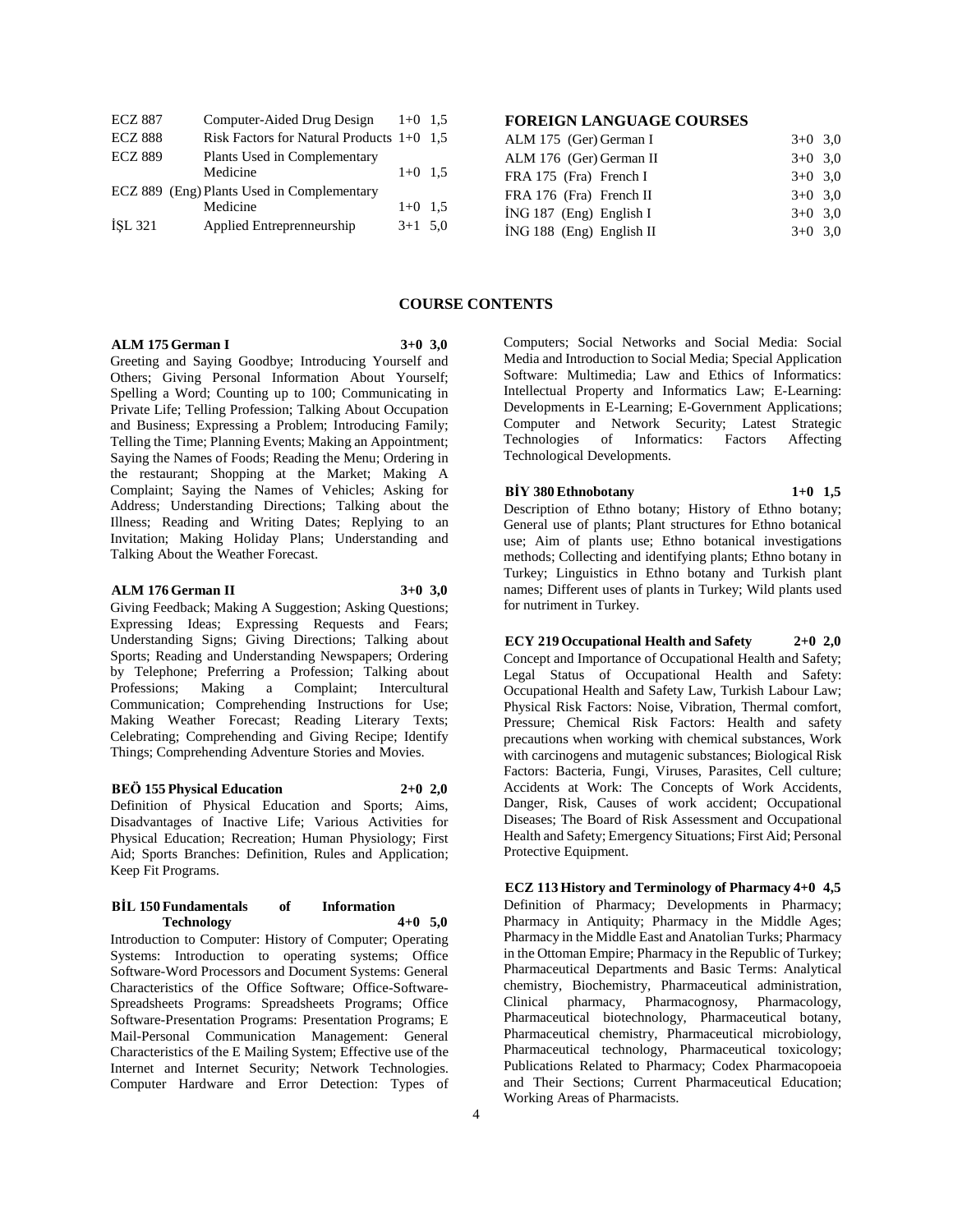**ECZ 115 Basic Pharmaceutical Sciences I 13+0 13,5** Characteristics of Organisms; Cell; Water; Minerals and Electrolytes; Basic Biomolecules; Animal and Herbal Tissues; Material and Energy; Atom and Molecule; Periodic Table; Chemical Bonds; Gases; Chemical Reactions; Radioactivity; Unit Systems; Kinetic and Potential Energy; Light and Optics; Fluid Mechanics; Physical Quality Control Methods; Numbers and Arithmetic Operations; Equations and Inequalities; Functions; Logarithm; Trigonometry; Derivative; Integral; Basic Terminology of Statistics; Sampling Distributions and Analyses; Hypothesis Tests; Regression Analysis; Recognition of Laboratory Equipment and Chemical Materials; Laboratory Accidents and Precautions.

**ECZ 116 Basic Pharmaceutical Sciences II 4+4 8,5** Classification of Organisms; Nomenclature and Identification of Plants; Flora of Turkey and Related Works and Herbaria; Nomenclature of Drugs; Regnum Plantae; Description of Plants: Root, stem, leaf, flower and fruit; Introduction of the Light Microscope; Plant Cell Supporting Tissue; Stoma and Epidermis; Crystals; Glandular and Nonglandular Hair; Leaf and Fruit Morphology; Plant Families and Drugs with Pharmaceutical Importance; Drug Morphology.

#### **ECZ 219 Nutraceutical Compounds and Products 1+0 1,5**

Introduction to Nutraceuticals and Functional food; Importance of Nutraceuticals and Functional Food in Human Health and Diseases; Status and Nutraceuticals Trade and Functional Food in Turkey; European Union and the World; Importance of Trace Compounds in Nutrition; Problems Faced in the Production and Control of Nutraceuticals; Important Nutraceuticals: Vitamins, Antioxidants, Minerals, Fatty acids, Nucleotides, Amino acids, Phytosterols, Probiotics, Beta-carotene, Proteins, Plant extracts; Standardization and Stability of Nutraceuticals.

#### **ECZ 223 Pharmacogenomy 1+0 1,5**

Genetic Material; Structure and Functions of Genes; Description of Pharmacogenomic and Pharmacogenetic; Importance of Pharmacogenomic and Pharmacogenetic in Response and Development of Drugs; Effects of Genetic Factors in Drug Pharmacokinetic and Pharmacodynamics;<br>
Pharmacogenomic and drug distributions, Pharmacogenomic and drug Pharmacogenomic and drug targets, Pharmacogenomic and side effects of drugs; Gene Expression and Polymorphism Methods; Pharmacogenetic Samples of Drug Metabolizing Enzymes, Receptors and Drug Tarnsporters; Gene Therapy; Pharmacogenomic and Proteomics; Significance of Pharmacogenomics in Pharmacy Education and Practice.

**ECZ 227 Basic Pharmaceutical Sciences III 8+4 12,5** Metabolism and Energy; Protein and Metabolism; Enzymes and Catalytic Activities; Nucleic Acids; Protein Synthesis; Gene Expression; Root, Trunk, Leaf, Flower, and Fruit; Plant Cell Supporting Tissues; Stomata Epidermal Hairs; Leaf and Fruit Morphology; Plant Families and Drugs with Pharmaceutical Importance; Drug Morphology; Human

Microbiology; Pathogenesis, Virulence and Infection Mechanisms; Immune Response; Resistance and Immunity;<br>Immunological Tolerance; Immunosuppression; Immunological Tolerance; Immunosuppression; Autoimmunity; Serology.

## **ECZ 231 Food Safety and Analysis 1+0 1,5**

Importance of Food Safety and Analysis: Analyses and safety of critical control points in food technology, Methods selection and evaluation of analysis results, Protein analyses, Oil analyses, Carbohydrate analyses, Vitamin analyses, Analysis of inorganic elements, Some special analyses (Water, dairy products, meat, sweet food etc.), Food additives, Food conservation methods, Food contaminations.

## **ECZ 234 Pharmaceutical and Basic Medical Sciences I 11+2 13,5**

Anatomical Structure of Human Body; Carbohydrates, Lipids, Vitamins and Hormones; Biochemical Assays of Biomolecules; Basic Drug Information; Drug Application Routes; Pharmacokinetics: Absorption, Distribution, Metabolism and Elimination; Pharmacodynamics; Drug Impact Locations; Factors Affecting Drug Effect; Drug Interactions; General Principles of Toxicology; Non-Oral Toxicity; Toxic Agents; Toxicology Applications; Emergency Aid and Intervention to Wounds, Burns, Trauma and Other Complications in Human Body; Inflammation; Necrosis; Cell and Tissue Pathogenesis; Introduction to Pharmaceutical Technology and Basic Information.

**ECZ 236 Pharmaceutical Raw Materials I 4+6 10,5** Definition and History of Pharmacognosy and Pharmaceutical Chemistry; Natural Products; Cultivation and Trade of Herbal Drugs; Biosynthesis: Primary and secondary metabolites; Biotechnological Methods in Pharmacognosy; Microbial Biotransformation; Classification of Drugs by Thermodynamic Activities; Drug-Receptor Interactions; Structure-Activity Relationships; Drug Structure and Metabolism; Drug Design and New Drug Development; Separation, Purification and Spectroscopic Methods and Procedures Applied to Synthetic and Natural Products; Synthesis Applications; Applications of Qualitative and Quantitative Analysis.

# **ECZ 251 Evidence Based Pharmacy**

**and Research I 0+1 1,5**

Determination of Different Cases Related to Organic Chemistry or Analytical Chemistry: Investigation of electronic and printed information sources related to the cases, Evaluation of sources related to the cases, Compiling and analysing data about the cases, Establishing a report in accordance with the writing style guide for the presentation of the cases, Presentation of cases and interpretation.

#### **ECZ 252 Evidence Based Pharmacy and Research II 0+1 1,5**

Determination of Different Cases Related to Pharmaceutical Botany or Pharmaceutical Microbiology: Investigation of electronic and printed information sources related to the cases, Evaluation of sources related to the cases, Compiling and analysing data about the cases, Establishing a report in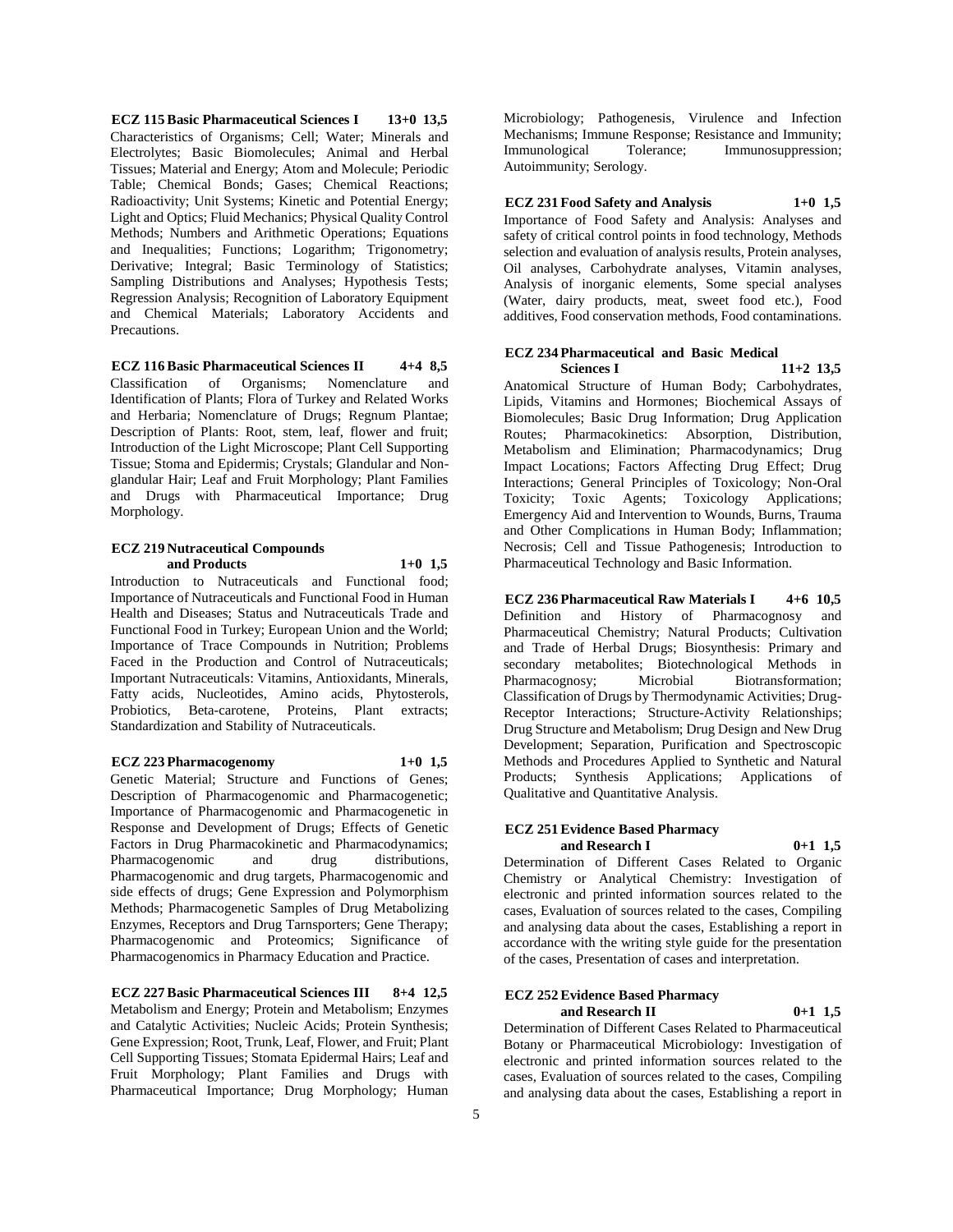accordance with the writing style guide for the presentation of the cases, Presentation of cases and interpretation.

## **ECZ 253 Evidence Based Pharmacy and Research III 0+1 1,5**

Determination of Different Cases Related to Pharmaceutical Chemistry or Pharmacognosy: Investigation of electronic and printed information sources related to the cases, Evaluation of sources related to the cases, Compiling and analyzing data about the cases, Establishing a report in accordance with the writing style guide for the presentation of the cases, Presentation of cases and interpretation.

#### **ECZ 254 Evidence Based Pharmacy and Research IV 0+1 1,5**

Determination of Different Cases Related to Biochemistry, Pharmaceutical Toxicology or Pharmacology: Investigation of electronic and printed information sources related to the cases, Evaluation of sources related to the cases, Compiling and analyzing data about the cases, Establishing a report in accordance with the writing style guide for the presentation of the cases, Presentation of cases and interpretation.

## **ECZ 313 Hospital Pharmacy 1+0 1,5**

Responsibilities and Duties of Hospital Pharmacists; Drug Production and Equipment Used in Pharmacy; Hospital Organization; Pharmacy Organization and Personnel; Magisterial Drug Production at Hospital; Central Sterility Room or Sterile Cabin; Preparation of Budget; Purchasing and Inventory Control; Drug Pricing at Hospitals; Stocking Drugs; Narcotics and Their Control Under Storage; Control of Special Drugs; Drugs Used in Inpatient and Outpatient Treatment; Radioisotopes and Pharmacists; Safe Usage of Drugs at Hospitals; Relationship between Pharmacists and Other Hospital Employees; Medical Representative-Pharmacist Relationship.

#### **ECZ 327 Drug Stability 1+0 1,5**

Definition and Classification of Stability; Preparation of Stability Protocol; Climate Zones; Factors Affecting Stability; Reaction Orders; Reaction Rate and Influence of Temperature on Reaction Rate; Stability Test Laboratories and Stability Cabins; Accelerated and Long Term Stability Tests; Stabilizing Agents; Stability Control Criteria According to Pharmaceutical Forms.

## **ECZ 327 Drug Stability 1+0 1,5**

Definition and Classification of Stability; Preparation of Stability Protocol; Climate Zones; Factors Affecting Stability; Reaction Orders; Reaction Rate and Influence of Temperature on Reaction Rate; Stability Test Laboratories and Stability Cabins; Accelerated and Long Term Stability Tests; Stabilizing Agents; Stability Control Criteria According to Pharmaceutical Forms.

# **ECZ 333 Nomenclature of Organic Compounds**

**and Drugs Content 1+0 1,5** Classification of organic compounds according to the chemical chain, Aliphatic compound, Saturated hydrocarbons (alkenes), Semisaturated hydrocarbons

(alkenes), Unsaturated hydrocarbons (alkynes), Cyclic compound, Cyclic hydrocarbons or homocyclic compounds, Heterocyclic compounds, Classification of organic compounds according to the functional groups on the chemical chain;Active unsaturation, Alcohol and phenol, Ether and phenolic ether, Metal salts of alcohols (alcoholate or alkoxide) and phenols (phenolate or phenoxide), Epoxide, Alkyl and aryl halides, Functional groups bearing carbonly moiety, Nitrogen bearing functional groups, Sulphur bearing functional groups, Polyfunctional groups, Nomenclature of some selected samples of organic compounds having therap.

## **ECZ 334 Clinical Parasitology 1+0 1,5**

Scope of the Clinical Parasitology, Protozoa, (Intestinal, Urogenital, Blood and Tissue Protozoa), Trematodes, Cestodes, Nematodes (Intestinal and Tissue Nematodes, Larval Nematodes), Pathogenesis and Epidemiology, Clinical Findings, Diagnosis, Treatment and Control of the Parasitical Enfectinons.

## **ECZ 342 Drug Production in Turkey 1+0 1,5** Research-Development Studies on Drugs; Production Methods of Starting Material for Drugs; Production Methods of Aspirin and Paracetamol in Industry; Production Methods of Tranquillizers Penicilline Derivatives:<br>Chemotherapeutics; Sulphonamide derivatives and Chemotherapeutics; Sulphonamide derivatives and trimethoprim; Production Methods of Some Compounds Produced in Turkey by Using Industrial Waste.

**ECZ 344 Drug Analysis of Biological Samples 1+0 1,5** Biological fluids, Storage of samples, Extraction methods, Drying organic phase, Source of contaminants and artifacts, Analysis methods, Method selection, Evaluation of results.

**ECZ 347 Introduction to Cosmetic Herbs 1+0 1,5** Introduction to Cosmetic Herbs; History of the Use of Cosmetic Herbs; Substances Used in Natural Cosmetic Products; Production Techniques; Herbal Preparations and Ingredients; Plants Used in Cosmetic Preparations: Aloe vera, Anthemis nobilis, Camellia sinensis, Calendula officinalis, Hedera helix, Lawsonia inermis, Melaleuca alternifolia, Matricaria chamomilla, Salvia officinalis, Urtica dioica, Hamamelis virginiana, Vitis vinifera...; Skin Structure and Cosmetic Plants Effective on Skin; Hair Structure and Cosmetic Plants Effective on Hair; Herbal Baths; Shower Gels and Oils; Perfume and Plants Used in Perfumery.

# **ECZ 351 Poisonous Plants of Turkey 1+0 1,5**

Description of Poisonous Plants and Mushrooms; Plant and Mushroom Poisoning (General Information, Statistical data, Cases in Turkey); Toxic Constituent of Plants: Cardiotonic glycosides bearing plants, (Digitalis, Scilla, Nerium), Alkaloid bearing plants (Colchicum, Veratrum, Aconitum, Delphinium, Viscum album, Taxus baccata, Ricinus communis, Papaver somniferum, Cannabis sativa, Secale cornutum, Ipomoea, Peganum harmala, Atropa bellodonna, Hyoscyamus niger, Mandragora autumnalis, Erythroxylon coca), Classification of the species, Definition of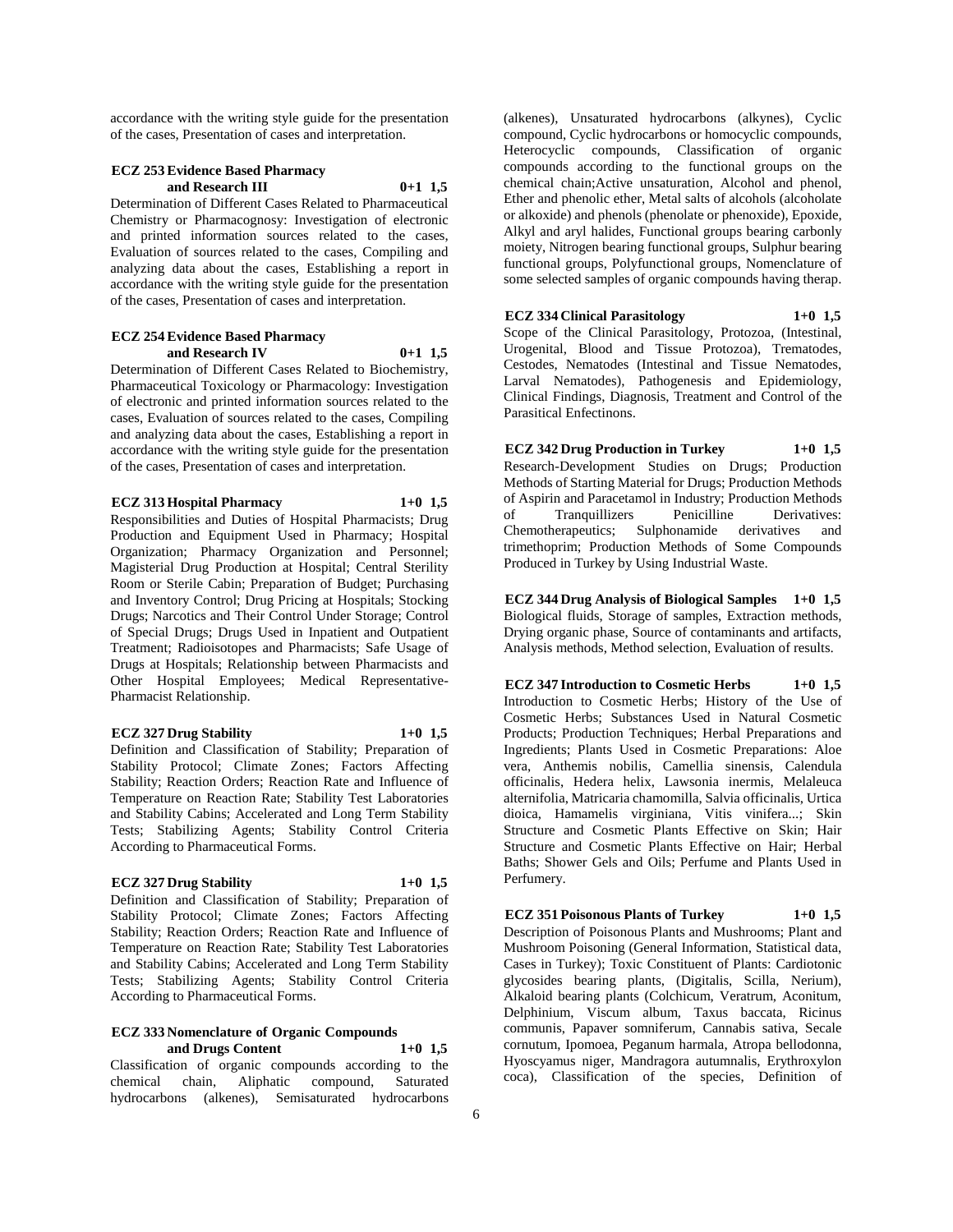macroscopical and microscopical characteristics, Habitats and distribution; Causes of Mushroom Poisoning.

## **ECZ 353 Pharmaceutical and Basic Medical Sciences II 5+0 5,5**

Anatomy of the Autonomic Nerve System; Physiology of Autonomic Nerve System, Classification of Autonomic Nerve System Drugs and Pharmacological Properties; Adverse Effects Induced by Autonomic Nerve System Drugs; Anatomy of the Cardiovascular System; Physiology of Cardiovascular System; Classification of Cardiovascular System Drugs and Pharmacological Properties; Adverse Effects Induced by Cardiovascular System Drugs.

### **ECZ 364 Narcotic Hallucinogenic and Poisonous Plants 1+0 1,5**

Plant and Mushroom Poisoning; Toxic Constituent of Plants; Narcotic and Hallucinogenic Plants: Classification, Macroscopic and microscopic characteristics, Habitats and distribution, Narcotic plants, Cardiotonic glycosides bearing plants; Alkaloid-Bearing Plants; Mushroom Poisoning; Causes of Mushroom Poisoning; Mushroom Poisoning in Turkey; Hallucinogenic mushrooms, Poisonous mushrooms; Species Causing Coprinus Syndrome; Species Causing Muscarine Syndrome; Species Causing Pantherina Syndrome; Species Causing Paxillus Syndrome; Species Causing Gyromitra Syndrome; Species Causing Phalloides Syndrome.

## **ECZ 366 Drug Bioavailability 1+0 1,5**

Physicochemical Approaches to Drug Absorption; Drug Dissolution and Solubility; Prediction of Bioavailability; Prodrugs; Bioavailability/Bioequivalence and Their Importance; Regulations on the Evaluation of Bioavailability and Bioequivalence; Drug Absorption Mechanisms; Basics of Bioavailability and Bioequivalence; Pharmaceutical Factors Affecting Bioavailability and Bioequivalence; Pharmacokinetic Approaches to Bioavailability and Bioequivalence.

### **ECZ 366 Drug Bioavailability 1+0 1,5**

Physicochemical Approaches to Drug Absorption; Drug Dissolution and Solubility; Prediction of Bioavailability; Prodrugs; Bioavailability/Bioequivalence and Their Importance; Regulations on the Evaluation of Bioavailability and Bioequivalence; Drug Absorption Mechanisms; Basics of Bioavailability and Bioequivalence; Pharmaceutical Factors Affecting Bioavailability and Bioequivalence; Pharmacokinetic Approaches to Bioavailability and Bioequivalence.

#### **ECZ 370 Pharmaceutical and Basic Medical Sciences III 5+0 5,5**

Anatomical Properties of Central Nervous System; Physiological Features of Central Nervous System; Pharmacological Classification of Central Nervous System Drugs; Mechanisms of Action of Central Nervous System Drugs; Side Effects of Central Nervous System Drugs, Indications and Contraindications of Central Nervous

System Drugs; Adverse Effects Induced by Central Nervous System Drugs.

**ECZ 371 Pharmaceutical Technology I 3+3 6,5** Basic Knowledge: Waters registered in pharmacopoeia; Applications with Water Soluble and Non-Water Solutions; Syrups and Their Applications; Solution Stability; Aromatic Waters and Their Applications; Rheology and Flow Models; Polymers: Polymer diffusion; Colloids: DLVO Theory, Zeta Potential; Suspensions; Emulsions: HLB Method, Multiple and Micro-emulsions, Triangular Phase Diagram; Weighing Example; Alcohol Dilution; Example of Rheological Measurement; Colloidal System Example; Zeta Potential Measurement with Particle Size and Distribution; Controls with Suspension and Emulsion Applications: Sample of Microemulsion Formulation.

**ECZ 372 Pharmaceutical Technology II 5+3 8,5** Ointments and Applications: Skin Absorption, Fick's Law; Other Semi-Solid Preparations and Applications; Aerosols; Radiopharmaceuticals; Packaging Materials; Surgical Materials; Applications with Rectal and Vaginal Suppositories; Drug Stability and Test: Degradation reactions and kinetics; Biopharmaceutical; Skin and Skin Attachments; Skin Reactions; Definition and Classification of Cosmetic Products; Cosmetic Raw Materials; Formulation of Cosmetic Products; Cosmetic Preparation Applications; Cosmetics; Nail and Hair Products, Baby and Bath Preparations; Cosmetic Carrier System; Cosmetic Stability; Cosmeceuticals; In Vitro / In Vivo Tests Applied to Cosmetics.

**ECZ 373 Pharmeceutical Raw Materials II 4+4 8,5** Herbal Drugs Effective on Autonomic Nerve System; Herbal Drugs Effective on Cardiovascular System; Herbal Drugs Effective on Urinary System; Nomenclature, Structure-Activity Relationships, Biotransformation and Synthesis of Autonomic Nerve System Drugs; Nomenclature, Structure-Activity Relationships, Biotransformation and Synthesis of Cardiovascular System Drugs; Quality Control Practices for Some Herbal Drugs; Synthesis, Analysis, Quality Control and Spectroscopy Practices of Some Pharmaceutical Compounds.

**ECZ 374 Pharmeceutical Raw Materials III 4+4 8,5** Herbal Drugs Effective on Central Nervous System; Nomenclature, Structure-Activity Relationships, Biotransformation and Synthesis of Central Nervous System Drugs; Quality Control Practices for Some Herbal Drugs Related to Central Nervous System; Synthesis, Analysis, Quality Control and Spectroscopy Practices of Some Pharmaceutical Compounds Related to Central Nervous System.

## **ECZ 375 Clinical Pharmacy**

**and Pharmaceutical Care I 3+0 3,5** The Concept of Health; Noncommunicable Diseases: Immunization; Environmental Health; Epidemiology; Health Promotion and Health Education; Work health; Extraordinary Situations in terms of Public Health;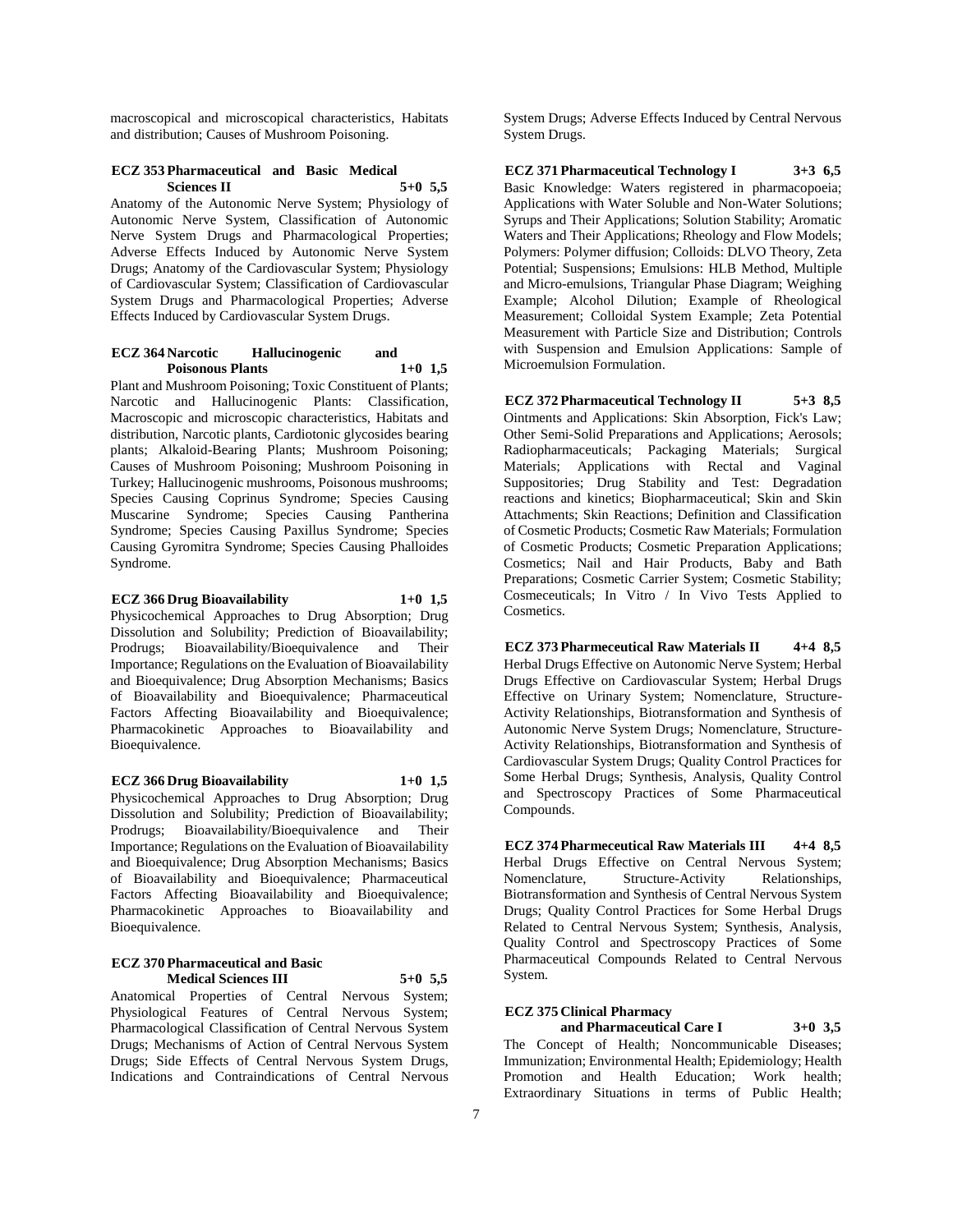Introduction to Clinical Pharmacy; Most Common Cases to Pharmacy; Clinical Evaluation of Some Autonomic Nervous System Diseases: Treatment Goals and General Approaches, Case presentations; Clinical Evaluation of Some Hematologic Disorders: Treatment Goals and General Approaches, Case Presentations.

#### **ECZ 376 Clinical Pharmacy and Pharmaceutical Care II 2+0 3,0**

Clinical Evaluation of Some Cardiovascular System Disorders: Treatment goals and general approaches, Case presentations; Clinical Evaluation of Some Excretory System Disorders: Treatment goals and general approaches, Case presentations; Clinical Evaluation of Some Inflammatory Disorders associated with Bones and Joints: Treatment goals and general approaches, Case presentations.

#### **ECZ 377 Evidence Based Pharmacy and Research V 0+1 1,5**

Determination of Different Cases Related to Autonomic Nervous System Drugs: Investigation of electronic and printed information sources related to the cases, Evaluation of sources related to the cases, Compiling and analyzing data about the cases, Establishing a report in accordance with the writing style guide for the presentation of the cases, Presentation of cases and interpretation.

## **ECZ 378 Evidence Based Pharmacy and Research VI 0+1 1,5**

Determination of Different Cases Related to Liquid Dosage Forms: Investigation of electronic and printed information sources related to the cases, Evaluation of sources related to the cases, Compiling and analyzing data about the cases, Establishing a report in accordance with the writing style guide for the presentation of the cases, Presentation of cases and interpretation.

## **ECZ 379 Evidence Based Pharmacy and Research VII 0+1 1,5**

Determination of Different Cases Related to Central Nervous System Drugs: Investigation of electronic and printed information sources related to the cases, Evaluation of sources related to the cases, Compiling and analyzing data about the cases, Establishing a report in accordance with the writing style guide for the presentation of the cases, Presentation of cases and interpretation.

#### **ECZ 380 Evidence Based Pharmacy and Research VIII 0+1 1,5**

Determination of Different Cases Related to Semi Solid Dosage Forms or Cosmetic Products: Investigation of electronic and printed information sources related to the cases, Evaluation of sources related to the cases, Compiling and analyzing data about the cases, Establishing a report in accordance with the writing style guide for the presentation of the cases, Presentation of cases and interpretation.

**ECZ 401 Pharmaceutical Chemistry III 2+0 3,0** Drugs Affecting Digestion Channel: Emetics; anti-emetics; Drugs Enhancing Gastric Acidity: Antacids and gastric

secretion inhibitors; Collagogs; Drugs Used in Hepatic Dysfunctions: Laxatives; Anti-diarrheae drugs; Diagnostic Drugs; Drugs Affecting Endocrine System: Steroids.

**ECZ 402 Pharmaceutical Chemistry IV 2+0 3,0** Antibacterial Drugs: Sulfonamides; Urinary antibacterial; Antibiotics; Antihelmentic Drugs: Antinematodes; Sestodes; Trematodes; Filarias; Antifungal Drugs: Anticoagulants; Antitussives; Drugs Used Against Gout and Hyperurisemia and Antineoplastic Drugs.

**ECZ 406 Pharmaceutical Legislations 2+0 2,0** Codex Law no. 767; Pharmaceutical and Medical Law no. 1262; Law no. 6197 on Pharmacists and Pharmacies; Regulation of 13.10.1992 on Pharmacies and Services of Pharmacies; Requirements for Opening a Pharmacy or Pharmaceutical Warehouse; Drugs That Must Be Available in Pharmacy; Books That Must Be Kept in Pharmacy; Deontology Regulation of Turkish Pharmacists; Law no. 6643 on Turkish Pharmacists' Association; Declaration of 14.08.1984 on Drug Prices; Law no. 3977 on Cosmetics; Regulation on Cosmetics.

**ECZ 411 Pharmaceutical Technology III 3+0 4,0** Contamination; Parenteral Solutions: Isotonicity; Isohidrocity; Sterilization; Sterility and Pyrogenity Testing; Ophthalmic Preparations: Preparation and sterilization of eye drops; Powders; Paquets; Cachets; Pilules; Granules; Pastilles; Capsules: Soft capsules, Controls of capsules; Microcapsules: Methods of microencapsulationcoacervation; Phase Separation; Polymerization; Electrostatic; Mechanical Methods; Vapor Condensation.

**ECZ 411 Pharmaceutical Technology III 3+0 4,0** Contamination; Parenteral Solutions: Isotonicity; Isohidrocity; Sterilization; Sterility and Pyrogenity Testing; Ophthalmic Preparations: Preparation and sterilization of eye drops; Powders; Paquets; Cachets; Pilules; Granules; Pastilles; Capsules: Soft capsules, Controls of capsules; Microcapsules: Methods of microencapsulationcoacervation; Phase Separation; Polymerization; Electrostatic; Mechanical Methods; Vapor Condensation.

**ECZ 412 Pharmaceutical Technology IV 3+0 4,0** Tablets; Coated Tablets; Controls on Tablets; Dragees; Preparations with Long-Term Effects: Depot preparations; Novel Drug Delivery Systems: Microparticles, Liposomes, Nanoparticles, Bioadhesive systems; Packaging Materials; Biopharmacy; Pharmacokinetics: Absorption, Distribution, Metabolism and Elimination of drugs; Stability; Incompatibility; Prescription; GMP (Good Manufacturing Practice); GLP (Good Laboratory Practice).

**ECZ 412 Pharmaceutical Technology IV 3+0 4,0** Tablets; Coated Tablets; Controls on Tablets; Dragees; Preparations with Long-Term Effects: Depot preparations; Novel Drug Delivery Systems: Microparticles, Liposomes, Nanoparticles, Bioadhesive systems; Packaging Materials; Biopharmacy; Pharmacokinetics: Absorption, Distribution, Metabolism and Elimination of drugs; Stability;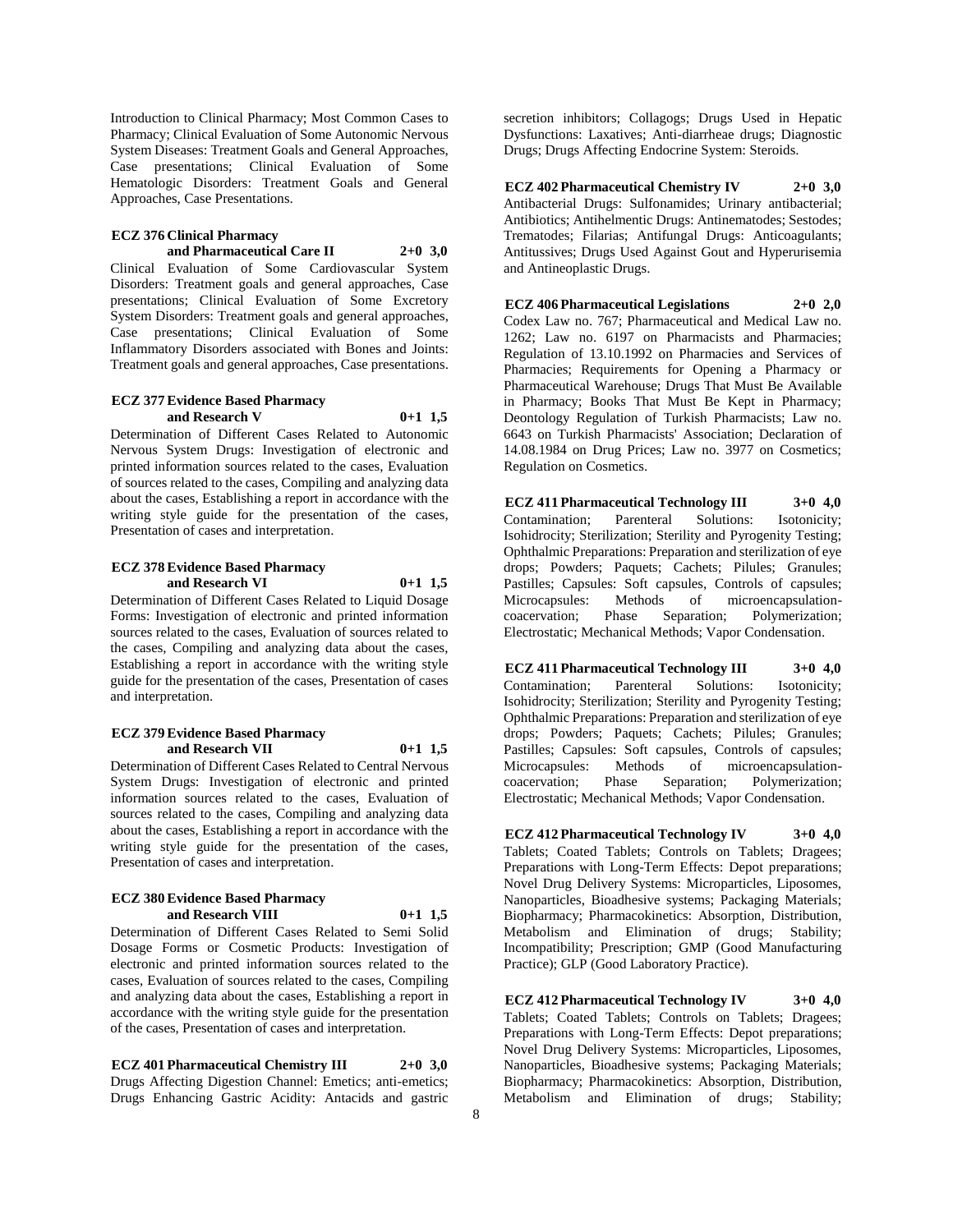Incompatibility; Prescription; GMP (Good Manufacturing Practice); GLP (Good Laboratory Practice).

## **ECZ 413 Pharmaceutical Technology Practicals III 1+2 3,0**

Parenteral Solutions: Preparation of parenteral solutions; Isotonicity; Isohidrocity; Sterilization: Tests of sterility and Pirogenity and other controls; Ophthalmic Solutions: Preparation and sterilization of eye drops; Calculation of isotonicity; Opthalmic baths; Nasal Drops; Ear Drops; Paquets; Hard Gelatine Capsules: Their calculation and preparation; Pilules; Suppositories: Preparation and quality controls of rectal and vaginal suppositories.

## **ECZ 413 Pharmaceutical Technology Practicals III 1+2 3,0**

Parenteral Solutions: Preparation of parenteral solutions; Isotonicity; Isohidrocity; Sterilization: Tests of sterility and Pirogenity and other controls; Ophthalmic Solutions: Preparation and sterilization of eye drops; Calculation of isotonicity; Opthalmic baths; Nasal Drops; Ear Drops; Paquets; Hard Gelatine Capsules: Their calculation and preparation; Pilules; Suppositories: Preparation and quality controls of rectal and vaginal suppositories.

#### **ECZ 414 Pharmaceutical Technology Practicals IV 1+2 3,0**

Granules: Granulation techniques-dry and wet granulation; Effervescent granules; Controls on granules; Tablets: Preparation of tablets-direct Compression; Dry and wet granulation methods; Controls on tablets; Effervescent Tablets: Their preparation and controls; Preparation of Dragees: Sugar coating processes; Film Coating: Film coating processes; Controls of Coated Dosage Forms; Controls of Surgical and Packaging Materials: Controls of distilled water; Gauze; Cotton; Drug bottle).

## **ECZ 414 Pharmaceutical Technology Practicals IV 1+2 3,0**

Granules: Granulation techniques-dry and wet granulation; Effervescent granules; Controls on granules; Tablets: Preparation of tablets-direct Compression; Dry and wet granulation methods; Controls on tablets; Effervescent Tablets: Their preparation and controls; Preparation of Dragees: Sugar coating processes; Film Coating: Film coating processes; Controls of Coated Dosage Forms; Controls of Surgical and Packaging Materials: Controls of distilled water; Gauze; Cotton; Drug bottle).

**ECZ 415 Pharmaceutical Technology Practicals 1+2 3,0** Isolations of Toxic Compounds From the Body and Their Identifications; Determinations; Manupilations; Chemical Methods For the Qualitative and Semiquantitative Determinations of Compounds Isolated from Biological Material: Blood; Urine; Examples of Substances Assayed; Certain Drugs: Salicylic acid; Barbiturate; Alcohol; Aldehydes; Organic Solvents: Chloroform; Carbontetrachloride; Phenols; Heavy Metals: Mercury; Bismuth; Arsenic; Carbonmonoxide; Cyanide and Various Narcotic Agents: Morphine; Cocaine; Marijuana.

## **ECZ 420 Essential Oils 1+0 1,5**

Essential Oil Bearing (Aromatic) Plants of Turkey: Source areas; Harvesting; Drying; Packaging; Storage and Cultivation; Quality controls; Moisture Content; Essential Oil Content; Ash Content; Foreign Matter Content; Industrial Production of Essential Oils: Conformation to specifications of essential oils, Their economical importance; Their place in world trade; Medical uses; Aromatherapy: Uses, Food, Pharmaceutical, Chemical, Cosmetics, Perfumery; Household Goods Industries.

## **ECZ 420 Essential Oils 1+0 1,5**

Essential Oil Bearing (Aromatic) Plants of Turkey: Source areas; Harvesting; Drying; Packaging; Storage and Cultivation; Quality controls; Moisture Content; Essential Oil Content; Ash Content; Foreign Matter Content; Industrial Production of Essential Oils: Conformation to specifications of essential oils, Their economical importance; Their place in world trade; Medical uses; Aromatherapy: Uses, Food, Pharmaceutical, Chemical, Cosmetics, Perfumery; Household Goods Industries.

#### **ECZ 421 Pharmaceutical Chemistry Practicals III 1+2 3,0**

Qualitative Organic Compound Analysis: Assays on physical properties: Colour; Smell; Taste; Feature; Elemental Analysis: Solubility; Determination of acidic or basic properties of compounds; Identification of functional groups: Alcohol; Phenol; Acid; Ester; Amide; Aldehyde; Ketone; Amine; etc.; Specific Reactions for Carbohydrate Derivatives; Specific Tests for Identification of Drugs; Structure Elucidation of Compounds by Interpretation of Spectral Data

#### **ECZ 422 Pharmaceutical Chemistry Practicals IV 1+2 3,0**

Quantitative Drug Analysis: Titrimetric methods; Acidimetry-alcalimetry; Nitritometry; Argentometry; Iodometry-bromometry; Permanganimetry; Cerimetry; Titrations done in the Non-aqueous-medium: With perchloric acid or sodium methoxyde; Pharmacopoea analysis: Chemical, Physicochemical, Physical, s Biological; Specific in Identification of Some Drugs; Structure Elucidation of Compounds by Interpretation of Spectral Data.

**ECZ 425 Pharmaceutical Toxicology I 2+0 3,0** General Information on Toxicology and Poisons; Intake; Absorption; Distribution and Elimination of Poisons; Toxic Effect Mechanisms; Genetic Toxicology; Systemic Toxicology; Important Toxic Substances Used In Environment And Industry; Natural Poisons.

**ECZ 425 Pharmaceutical Toxicology I 2+0 3,0** General Information on Toxicology and Poisons; Intake; Absorption; Distribution and Elimination of Poisons; Toxic Effect Mechanisms; Genetic Toxicology; Systemic Toxicology; Important Toxic Substances Used In Environment And Industry; Natural Poisons.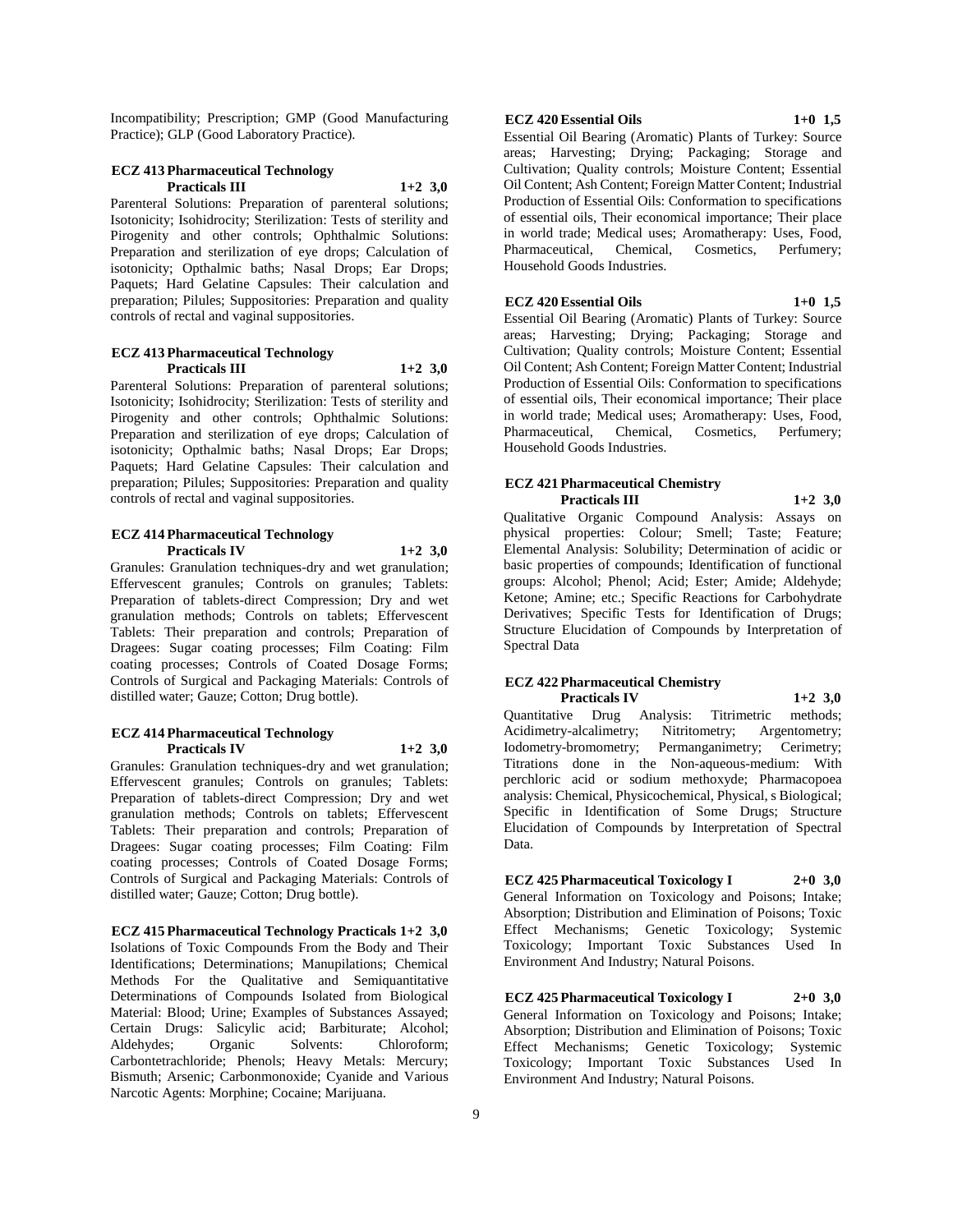**ECZ 426 Pharmaceutical Toxicology II 2+0 3,0** Sensitization (Drug Allergy); Genetic Based Drug Toxicity; Complex Toxic Effects Related To Long-Term Usage of Chemical Substances; Adverse Drug Reactions; Toxic Drug Interactions; Drug Usage During Pregnancy; Drug Abuse And Dependence; Doping Substances Used In Sports; Principles of First Aid and Treatment of Poisoning.

#### **ECZ 426 Pharmaceutical Toxicology II 2+0 3,0**

Sensitization (Drug Allergy); Genetic Based Drug Toxicity; Complex Toxic Effects Related To Long-Term Usage of Chemical Substances; Adverse Drug Reactions; Toxic Drug Interactions; Drug Usage During Pregnancy; Drug Abuse And Dependence; Doping Substances Used In Sports; Principles of First Aid and Treatment of Poisoning.

## **ECZ 427 Pharmacology IV 3+0 3,0**

Pharmacology of Endocrine System; Endocrine Diseases; Hormones of Pituitary and Hypothalamus; Thyroid and Parathyroid Hormones; Pancreatic Hormones; Diabetes; Hormones of Adrenal Glands; Pharmacology of Central Nervous System; General and Local Anestethetics; Sedative and Hypnotic Drugs; Alcohol and Alcoholism; Stimulants of Central Nervous System; Skeletal Muscle Relaxants; Antiepileptic Drugs; Drugs Used for Treatment of Parkinson's Disease; Antipsychotic Drugs; Anxiety; Depression; Bipolar Disease; Schizophrenia; Narcotic Analgesics; Morphine and Endogenous Opioid System; Opioid Antagonists; Non-narcotic Analgesics; Antipyretic Drugs; Non-steroidal Anti-inflammatory Drugs; Drug Abuse; Drug and Substance Dependence; Miscellaneous: Laxatives and Purgatives; Anti-diarrheic Drugs; Drugs Used for Ulcer Treatment.

#### **ECZ 427 Pharmacology IV 3+0 3,0**

Pharmacology of Endocrine System; Endocrine Diseases; Hormones of Pituitary and Hypothalamus; Thyroid and Parathyroid Hormones; Pancreatic Hormones; Diabetes; Hormones of Adrenal Glands; Pharmacology of Central Nervous System; General and Local Anestethetics; Sedative and Hypnotic Drugs; Alcohol and Alcoholism; Stimulants of Central Nervous System; Skeletal Muscle Relaxants; Antiepileptic Drugs; Drugs Used for Treatment of Parkinson's Disease; Antipsychotic Drugs; Anxiety; Depression; Bipolar Disease; Schizophrenia; Narcotic Analgesics; Morphine and Endogenous Opioid System; Opioid Antagonists; Non-narcotic Analgesics; Antipyretic Drugs; Non-steroidal Anti-inflammatory Drugs; Drug Abuse; Drug and Substance Dependence; Miscellaneous: Laxatives and Purgatives; Anti-diarrheic Drugs; Drugs Used for Ulcer Treatment.

**ECZ 429 Practice of Pharmacology 1+2 3,0**

Introduction to Experimental Pharmacology; Ethical Regulations in Pharmacology; Introduction to Animal House; Dissection; Isolated Organ Bath Experiments; Fundus, Duodenum, Ileum, Vas Deferens; Pain and Inflammation Experiments; Molecular and Cellular Pharmacology: Demonstration in cell culture laboratory; Behavioral Pharmacology: Depression and anxiety models,

Learning behavior, Motor activity; Cardiovascular Pharmacology: In vitro and in situ blood pressure recording; Evaluation of Results and Statistical Calculations.

**ECZ 437 Approved Recombinant Antibodies 1+0 1,5** Recombinant Antibody Production: Hybridoma studies, Systems used in the production; Antigen-antibody Reactions, Determination of Titration, Determination of Isotype, Classification and Labeling of Antibody Molecules, Mapping and Determination of Epitope; Purification Techniques; FDA-Approved Antibodies: Autoimmune antibodies, Antibodies used in homeostasis, Antibodies used in cancer, Antibodies used in inflammatory diseases, Antibodies used macular degeneration, Antibodies used in blood diseases, Antibodies used in infectious diseases.

#### **ECZ 439 Natural Products used in Aromatherapy 1+0 1,5**

Definition of Aromatherapy; History of Aromatherapy; Inhalation, Bath, Compress, Massage Methods in Aromatherapy; Chemical Structure, Physical Properties and Biological Activities of Natural Compounds Effective in Aromatherapy; Natural Sources of Compounds Used in Aromatherapy; Natural Carrier Oils in Aromatherapy; General Properties of Scents; Some Mixtures and Recommendations; Paediatric Aromatherapy; Risks and Precautions.

**ECZ 441 Pharmacognosy III 2+0 3,0**

Tannins: Chemical structures, Qualitative and quantitative tests, Plant drugs; Essential Oils: Chemical Structures, Qualitative and quantitative tests, Plant drugs; Isopyrene Derivatives: Chemical structures, Qualitative and quantitative tests, Plant drugs; Resins: Chemical structures, Qualitative and quantitative tests, Plant drugs; Lipids: Chemical structures, Qualitative and quantitative tests, Plant drugs; Sources of Antibiotics and Industrial Production; Hormones Used in Therapy and Their Sources.

**ECZ 441 Pharmacognosy III 2+0 3,0**

Tannins: Chemical structures, Qualitative and quantitative tests, Plant drugs; Essential Oils: Chemical Structures, Qualitative and quantitative tests, Plant drugs; Isopyrene Derivatives: Chemical structures, Qualitative and quantitative tests, Plant drugs; Resins: Chemical structures, Qualitative and quantitative tests, Plant drugs; Lipids: Chemical structures, Qualitative and quantitative tests, Plant drugs; Sources of Antibiotics and Industrial Production; Hormones Used in Therapy and Their Sources.

**ECZ 443 Pharmacognosy Practicals III 1+2 3,0** Tannins: Identification tests, Tannin isolation, Assays for catechins; Essential Oils: Amounts of foreign matter, Ash content, Volumetric water content and Volumetric essential oil content, Evaluation of essential oils by TLC, Analyses (GC, GC/MS) and Physical Assays (Refractometry, Polarimetry, Density, Refractive index, Optical rotation); Fixed Oils: Quantification assay for fixed oils, Fixed oils assays, (Iodine value, Acid value, Peroxide value, Saponification value, Ester value); Amylum Drugs: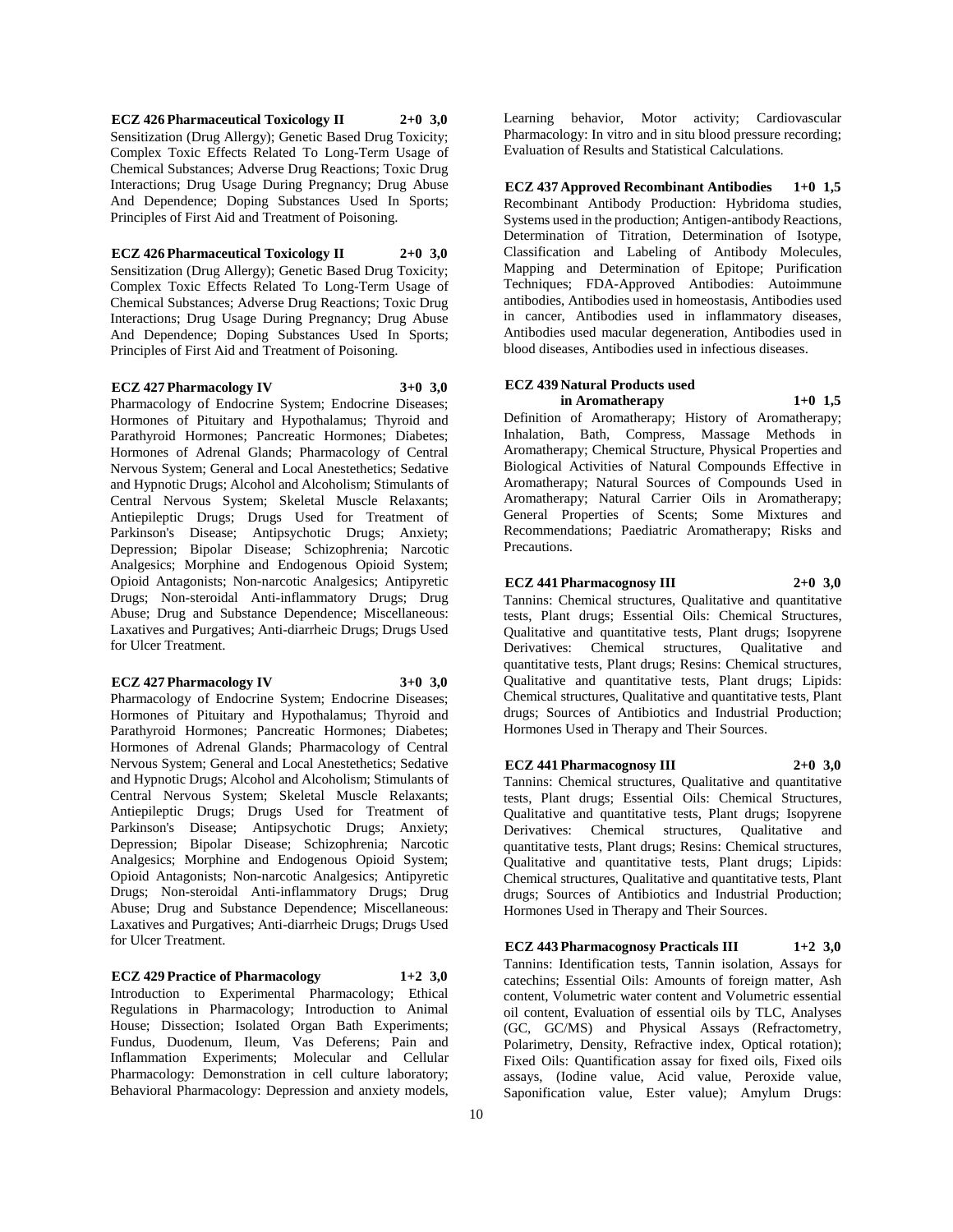Extraction, Preparation of dextrine, Gravimetric Method for Water Content; Organic Acids: Isolation of citric acid, citric acid HPLC Analysis; Pectins: Isolation of pectins.

**ECZ 450 Herbal Drugs Used in Phytotherapy 2+0 2,0** Description of Phytotherapy: Historical development of phytotherapy; Current Situation of Phytotherapy in Turkey and in the World; The Drugs, Extracts, and Herbal Medicine Used in Phytotherapy: Drugs, Extracts, and herbal medicine used in Central nervous system, Cardiovascular system, Urinary system, Respiratory system, Immune system, Digestive system, Dermatological disorders, Liver disorders, Gynecological disorders, Trauma, Analgesia, Rheumatism; The Herbal Drugs in European Pharmacopoeia (EP); European Medicine Agency (EMA) Monographs.

## **ECZ 452 Active Compounds of Veterinary Drugs 1+0 1,5**

The Properties of Veterinary Drugs and Human Drugs; The Drugs Used in Medical Treatment and Prevention of Animal Illnesses; The Materials For Cleaning And Disinfecting Animal Houses; Veterinary Vaccines; Veterinary Antitoxins; Veterinary Antimicrobials; Vitamins And Related Drugs Added to Animal Foods.

## **ECZ 466 Pollens and Health 1+0 1,5**

Pollen: Definition, Morphological properties, Functions in plants; Pollen Containing Products, Possible Health Problems; Pollen Allergy; Plants Causing Pollen Allergy: Aceraceae, Anacardiaceae, Araliaceae; Betulaceae, Buxaceae; Caprifoliaceae, Casuarinaceae, Corylaceae, Cupressaceae; Eleagnaceae, Euphorbiaceae, Hamamelidaceae, Fabaceae, Fagaceae; Hippocastanaceae, Juglandaceae, Lauraceae, Moraceae, Myrtaceae; Oleaceae, Pinaceae, Platanaceae, Rosaceae; Salicaceae, Saxifragaceae, Tamaricaceae, Taxaceae, Tiliaceae, Vitaceae; Amaranthaceae, Asteraceae, Chenopodiaceae, Cyperaceae, Plantaginaceae; Rosaceae, Urticaceae, Poaceae.

**ECZ 467 Clinical Pharmacy I 2+0 2,0** Introduction to Clinical Pharmacy and Patient-Oriented

Pharmacy; Principles of Pharmaceutical Care; Roles and Responsibilities of Clinical Pharmacists; Systematic Approach to Drug Therapy and Case Study; Importance of Patient Education in Clinical Pharmacy Practices; Hospital Pharmacy, Pharmacy and Therapeutic Committee; Clinical Pharmacists' Approach to Pain, Fever, Diarrhea and Constipation Cases, and Role of Pharmacists in Treatment; Upper Respiratory System Infections and Role of Clinical Pharmacist; Drug Use in Pregnancy And Lactation, and Clinical Pharmacists' Approach; Case Presentations and Discussion.

**ECZ 468 Clinical Pharmacy II 2+0 3,0** Role of Clinical Pharmacist in Hypertension, Hyperlipidemia and Diabetes Treatment, and Case Studies; Pharmacotherapy of Congestive Heart Failure and Role of Clinical Pharmacists in Digoxin Monitoring; What Clinical Pharmacists Need to Know about Gastroesophageal Reflux Disease, Peptic Ulcer

and Helicobacter Pylori; Anemia, Migraine and Case

Studies; Role of Clinical Pharmacists in Asthma Management and Monitoring; Chronic Obstructive Respiratory Disease and Inhaler Devices; Role Of Clinical Pharmacists in Alzheimer's Disease, Epilepsy and Meningitis, and Case Studies; Menopause, Osteoporosis and Case Studies; Oncological Pharmacy.

**ECZ 476 Pharmaceutical Nanotechnology 1+0 1,5** Properties of Nanotechnological Drug Delivery Systems; Polymers in Drug Release; Selection of Correct Polymer for Biological Applications; Polymer Characterization Techniques; Characterization of Nanotechnological Drug Delivery Systems; Bioavailability of Nanotechnological Drug Delivery Systems; Nanoparticles; Polymeric Nanoparticles for Drug Delivery; Solid Lipid Nanoparticles; Liposomes; Niosomes; Microemulsions; Microsponges.

**ECZ 478 Dermacosmetics and Products 1+0 1,5** Dermacosmetic / Cosmetic Concepts; Dermocosmetic Active Ingredients: Skin Whitening Agents, Antioxidant Substances, Growth Factors; Dermacosmetic Carrier System: Emulsion Systems, Vision Systems, Particle Systems; Dermocosmetics Applied to the Face and Body; Dermacosmetic Products Used on Hair; Dermocosmetic Products Used on Nails; Dermacosmetic Devices: Leather Analysis and Product Activity Devices, Dermacosmetic Product Application Devices; Characterization of Dermacosmetic Products; Development of Dermacosmetic Products; Dermacosmetic Products Good Manufacturing Practices (GMP); Legal Status of Dermacosmetic Products.

**ECZ 829 Deontology of Pharmacy and Ethics 1+0 1,5** Deontology: Traditionalization of Legal Rules and Regulations with Pharmacy Ethics and Deontology; Contemporary Pharmacy Practice; Rules of Ethics; Ethic Evaluations: Hospital Pharmacy and Ethics, Community Pharmacy and Ethics; Deontology Regulations of Turkish Pharmacists.

**ECZ 836 Basics of Pharmacokinetics 1+0 1,5** Basic Pharmacokinetic Concepts; Pharmacokinetic Parameters; Determination of Pharmacokinetic Parameters; Linear and Non-linear Pharmacokinetics; Pharmacokinetic Compartments: Single-compartment, Two-compartments; Oral and Intravenous Administration; Single and Repeat Dose Applications; Relationship Between Pharmacokinetics and Pharmacodynamics; Bioavailability/Bioequivalence; Drug interactions.

## **ECZ 843 Practical Symptomatology for Pharmacists 1+0 1,5**

Definition of Symptom; Disease-Symptom Relations; Improtance of Symptoms in Pharmacy Practice: Symptom and Patient Information, Symptom and Patient Counselling; Body Systems and Symptoms of Diseases: Symptoms of Nervous System, Symptoms of Cardiovascular System, Symptoms of Digestive System, Symptoms of Respiratory System, Symptoms of Urinary System, Symptoms of Reproductive System, Symptoms of Endocrine System, Symptoms of Infectious Diseases; Importance of Symptoms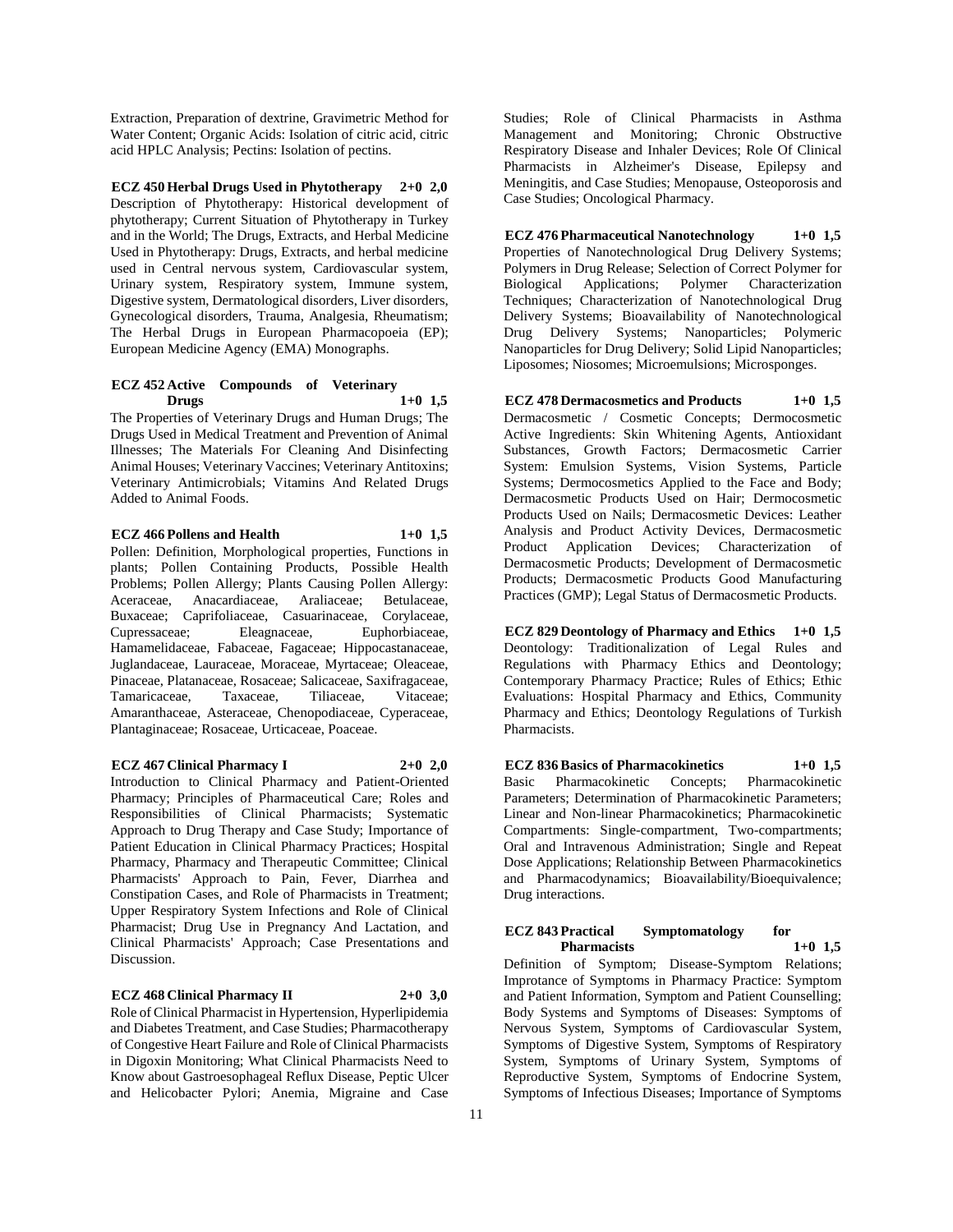in Diagnosis of Diseases: Examples of Diagnosis Algorithms, Physicians? Interpretations of Symptoms.

**ECZ 845 Pharmaceutical Engineering 1+0 1,5** Designing, Developing and Improving Industrial Processes and Equipments; Planning and Testing of Manufacturing Methods; Researching New Processes and Products; Industrial-Scale Production; Labeling and Distribution of Health-Care Products; Participate in Multidiciplinary Working Team for New Drug Discovery; Planning Economically Feasable Production; FDA Regulations; Validation Assurance, Quality Control and Continuous Good Manufacturing Practices; Environmental Safety of Finished Product and Personnel; Phase I, II and III Clinical Studies; Basic Preformulation Studies and Dosage Form Development.

**ECZ 846 Medical Waste and Environment 1+0 1,5** Introduction to Pharmaceutical Industry and Environment Relationship; Types and Characteristics of Wastes; Pollution Prevention and Control; Waste Minimization: Source Reduction, Recovery and Recycle; Treatment Technologies: Gas, Liquid and Solid Wastes; Environmental Legislation.

**ECZ 858 Analysis of Bioelements 1+0 1,5**

Importance and Types of Bioelements; Existence and Roles of Bioelements in Living Organisms; General Aspects to Bioelement Analyses; Sampling and Pre-Treatment; Spectrochemical Techniques: Molecular, luminescence and atomic spectroscopy; Atomic Absorption Spectrometry; Inductively Coupled Plasma Techniques (Atomic Emission and Mass Spectrometry); Atomic Florescence Spectroscopy; Speciation Techniques; Electrochemical Methods: Voltammetry and polarography; Chromatography and Electrophoresis; Comparison of Analytical Techniques.

**ECZ 859 Pharmacy Administration 2+0 2,0** Basic Concepts of Business: Interaction of Business with Internal and External Environmental Components; Healthcare Sector and Characteristics of Pharmacy Business; Foundation of Pharmacy of Business Enterprises: Location selection, Feasibility analysis; Management of Pharmacy Business: Planning, Organization and Auditing; Human Resource Management in Pharmacies: Importance of human resources in healthcare sector, Education of workforce for pharmacies; Purchasing and Marketing Practice in Pharmacies; Financial Management in Pharmacies; Accounting Practices in Pharmacies.

#### **ECZ 862 Perinatal and Pediatric Pharmacothereapy 1+0 1,5**

Physiology of Pregnancy; Factors Modifying Action of Drugs in Pregnancy; Common Diseases in Pregnancy; Drug Safety in Pregnancy; Contraindications in Pregnancy; Physiology of Lactation; Drug Safety in Lactation; Factors Modifying Action of Drugs in Pediatric Patients; Common Diseases in Pediatrics; Drug Safety in Pediatric Patients; Pediatric Drug Formulations; Pediatric Poisoning and Antidotes.

**ECZ 864 Geriatric Pharmacothreapy 1+0 1,5**

Physiology of Aging; Pharmacokinetic Changes in the Elderly; Pharmadynamic Changes in the Elderly; Common Diseases of Geriatric Patients; Drug Safety in Geriatric Patients; Inappropriate Medications in Elderly Patients; Common Adverse Drug Reactions in Elderly Patients; Multiple Drug Use and Drug Interactions; Medication Compliance in the Elderly; Rational Drug Use in the Elderly.

### **ECZ 865 Medicinal Teas 1+0 1,5**

Definition of Medicinal Teas; Appropriate Drug Supply and Rules; Types of Medicinal Teas (mono; mixture; package; bag and soluble teas); Preparation Methods of Medicinal Teas; Plants and Drugs used as Medicinal Teas and their applications; Legislature in the European Pharmacopoeia; Quality Control Methods in Pharmacopoeias; Packaging and Storage; The Mixture Tea Recipes listed by some of the Pharmacopoeia and Standard Licenses.

**ECZ 867 Pharmacoeconomics 1+0 1,5**

Pharmacoeconomics: General pharmacoeconomical applications, Pharmacoeconomical applications in Turkey, Pharmacoeconomical applications in the EU, USA, South America, Canada, Australia and Far Eastern countries; Analysis Methods in Pharmacoeconomics; Health Technology and Its Difference from Pharmacoeconomics; Processes of Drug Registration and Pricing in Turkey: Drug Regulations, and Related Institutions; Duties and Authorities of These Institutions; Processes of Reimbursement in Turkey: Directives and guidelines related to drug reimbursement, Drug regulations of public institutions related to reimbursement: Legal Legislation.

#### **ECZ 871 Basic Procedures and Calculations in New Drug Development 1+0 1,5**

Grinding; Homogenization; Drying: Lyophilization, Spray drying; Solubility; Filtration; Sieving; Sterilization; Granulation; Film Coating; Formulation Stages and Calculations; Scale Up; Dose Adjustment; Replacement Factor; Isotonicity; Sterilization Kinetics: Determination of F value, Shelf life, Triangular phase diagrams, Solubility phase diagrams, Determination of dissolution rate.

### **ECZ 872 Innovative Approaches to Antisense Technology 1+0 1,5**

Antisense Technology and Its Applications: Antisense oligonucleotides, RNA interference, Gene silencing mechanisms; miRNA and Production; Using Area of miRNA; siRNA and Production; Using Areas of siRNA; Gene Therapy; In Vitro and In Vivo Stability of siRNA; Encapsulation of siRNA with Drug Delivery Systems; RNA Vaccines; Using of Antisense Technology in Cancer Therapy; Assessment of Antisense Technology.

## **ECZ 875 Graduation Project I 1+3 4,0**

Determining Information Resources on a Selected Topic; Access to Information Resources on the Internet and in Library; Analysis and Interpretation of Information Obtained; Evaluation of Previous Studies on the Topic; Defining Methodology of Study; Collecting Data; Analyzing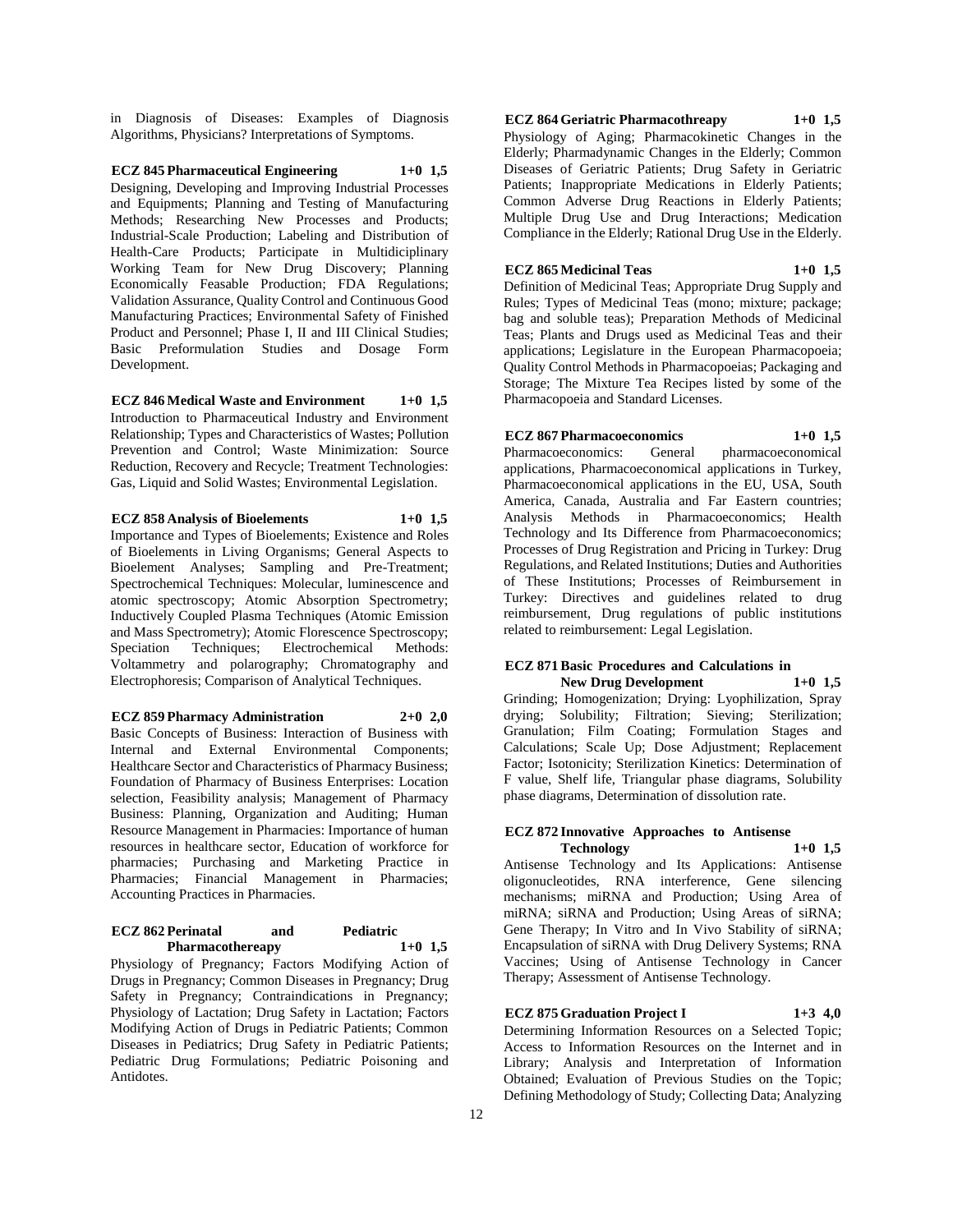Data Collected; Sharing All Data Collected with Course Instructor.

**ECZ 876 Graduation Project II 1+3 4,0** Arranging Information Collected; Summarizing Information; In-text Citation; Bibliography; Provision of Materials in Experimental Studies; Designing an Experimental Study; Evaluation of Experiment/Research Results; Converting Data into a Scientific Presentation; Report Writing.

**ECZ 878 Pharmacopoeia Analysis 1+2 3,0** General Information about Pharmacopoeias; Introduction of the Turkish Pharmacopoeia; Introduction of the American Pharmacopoeia; Introduction of the British Pharmacopoeia; Introduction of the European Pharmacopoeia; Determination of Physicochemical Properties of Pharmaceutical Raw Materials; Chemical Tests Applied to Pharmaceutical Raw Materials and Preparations; Physical Properties and Identification Reactions; Determination and Analysis of Impurities; Reactive and Indicators in Pharmacopoeias; Test Solutions; Examples of Pharmacopoeia Monographs.

**ECZ 879 Introduction to Pharmacy Practice 1+2 3,0** Introduction to Pharmacy Practice (Duties and Responsibilities of Clinical Pharmacists in Patient Follow-up and Treatment); Internal Ward (Hematology) Visit and Patient Report; Internal Ward (Gastroenterology) Visit and Patient Report; Internal Ward (Endocrinology and Metabolism Disorders) Visit and Patient Report; Internal Ward (Nephrology) Visit and Patient Report; Internal Ward (Medical Oncology) Visit and Patient Report; Case Presentations and Discussions; Cardiology Ward Visit and Patient Report; Neurology Ward Visit and Patient Report; Pediatrics Ward Visit and Patient Report; Physical Therapy and Rehabilitation Ward Visit; Case Presentations and Discussion.

#### **ECZ 880 Analysis of Chiral Compounds in Pharmaceutics 1+0 1,5**

Introduction to Stereochemistry: Stereoisomer, Diastereoisomer, Optical active molecules; Mechanisms of Chiral Recognition and Retention; Direct and Indirect Chiral Separations; Chiral Separations Using LC; Chiral Stationary Phases and Chiral Mobile Phase Additives; Analysis of Chiral Drug Molecules Using LC; Chiral Separations Using GC; GC Chiral Stationary Phases; Chiral Separations Using CE; Preparative Chiral Chromatography; Alternative Preparative Techniques: Moving bed continuous chromatography system, Radial flow chromatography.

### **ECZ 881 Rational Drug Use 1+0 1,5**

Rational Drug Use: Definition and applications; Roles, Responsibilities and Rights of Health Professionals and Society in Rational Drug Use; Prescribed/Unprescribed Drug Use and Problems Faced in Multiple Drug Use; Pharmacovigilance: Definition and applications; Rational Drug Use in Particular Conditions; Rational Drug Use in Chronic Diseases and Adverse Effects; Rational Antibiotic Use; Medication Errors.

#### **ECZ 882 Pharmacovigilance and Adverse Drug Reactions 1+0 1,5**

Definitions of Pharmacovigilance and Adverse Drug Reactions; Use of Pharmacovigilance in Therapeutic Practice; Applications of Drugs and Pharmacovigilance; Feedback Mechanisms of Drug Related Information; Databases; World Health Organization Program for International Drug Monitoring; Classification of Adverse Drug Reactions; Dose Related Adverse Drug Reactions; Adverse Drug Reactions not Related to Dose; Adverse Drug Reactions and Time Dependent Factors; Abstinence and Adverse Drug Relations; Mechanisms of Adverse Drug Reactions; Failure in Therapeutics and Adverse Drug Reactions; Databases Related to Adverse Drug Reactions; Prevention of Adverse Drug Reactions.

#### **ECZ 883 Innovative Pharmacology and Drug Screening Strategies 1+0 1,5**

General Information about Natural Biomaterials and Synthetic Materials Used in Drug Development; Materials Used in Drug Screening: Microorganisms, Cell lines, Laboratory animals; New Drug Development; In vitro and in vivo Methods: Toxicity experiments, Animal experiments, Molecular techniques; Literature Review; Clinical Trials: Phase I, II and III trials, High throughput screening, Blind screening, High efficiency screening; Post-clinical Trials: Phase IV studies; R&D and Innovation; Cooperation of Industry and University on Drug Development; Innovative Approaches to New Drug Development.

**ECZ 884 Quality Management of Drug 1+0 1,5**

Drug Quality Management; Drug Quality Assurance and Processes: Pre-manufacturing processes, Manufacturing processes, Post-manufacturing processes; Good Manufacturing Practices (GMP); Drug Quality Control (QC); Quality Systems and Risk Management; Validation; New Product Development: Product verification and role of qualified personnel, Batch documentation, Standard operating procedures (SOP), Guidelines and validation plans, Duties of qualified personnel.

## **ECZ 885 Upper Respiratory Tract Diseases and Medications 1+0 1,5**

Allergic Rhinitis; Auricle and External Ear Tract Diseases; Neck Masses; Nose Currents; Paranasal Sinuses and Nasal infections; Nose and Paranasal Sinus Tumor and Nazofaregeal Masses; Facial Nerve Paralysis; Snoring and Sleep Apnea; Inner Ear Disease; Hearing Loss; Earache and Physiology of Hearing; Larynx and Neoplasms of the Hypopharynx; Maxillofacial Trauma; Nonallergic Rhinitis; Oropharynx and Oral Cavity Infections; Oropharynx and Oral Cavity Tumors; Middle Ear and Mastoid Diseases; Hoarseness; Salivary Gland Diseases; Upper Respiratory Tract Infections; Vestibular System Diseases and Vehicles to Hold.

### **ECZ 886 Medical Devices 1+0 1,5**

Definition and Importance of Medical Devices; Definition of Medical Accessories; Differences Between Medical Devices and Medical Products; Categorization of Medical Devices;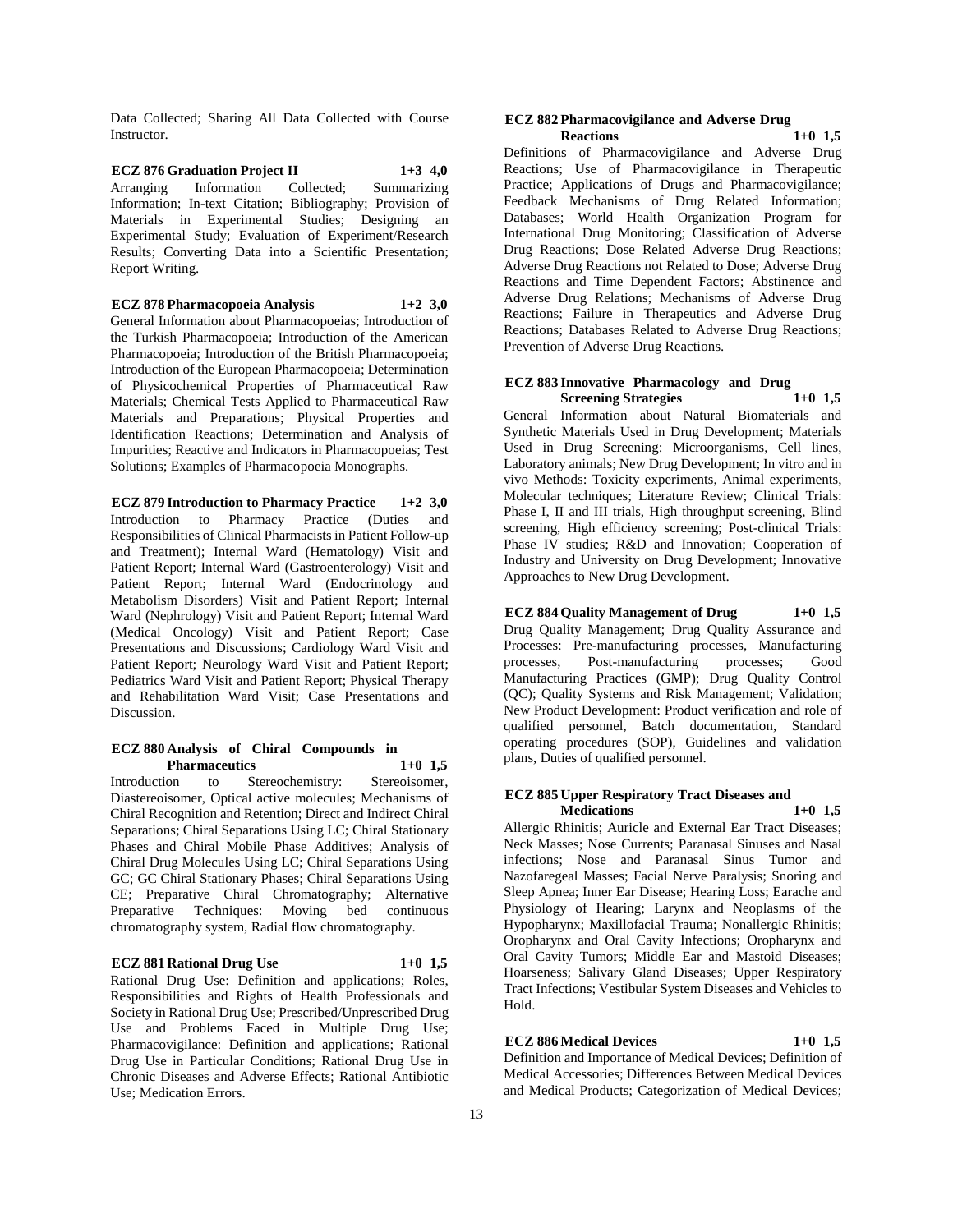Properties of Class I, IIa, IIb and III Medical Devices; Implantable Active Medical Devices; Non-Implantable Medical Devices; Medical Devices Used as Drug Delivery Systems; Combined Products; Clinical Research of Medical Devices; Quality System of Medical Devices: Conformity assessment procedures of medical devices, Sterilization and disinfection methods of medical devices, CE marking of medical devices, Legislation related to medical devices.

## **ECZ 887 Computer-Aided Drug Design 1+0 1,5**

Computer Methods in Pharmaceutical and Medicinal Chemistry, Their Importance in Drug Design; Ligand-based Drug Design: Traditional 2D QSAR, Pharmacophore analyses, 3D QSAR (CoMFA, Comparative Molecular Field Analysis; CoMSIA, Comparative Molecular Similarity Indices Analysis Methods), 4D, 5D and 6D-QSAR; Structure-based drug design, Molecular modelling, Docking and imaging, Molecular mechanics and molecular dynamic methods, Virtual screening, QSAR, Docking methods, Pharmacological modelling, Library design, Highthroughput screening (HTS), De novo (synthetic) drug design, Computer-aided design of enzyme inhibitors as drugtargets.

**ECZ 888 Risk Factors for Natural Products 1+0 1,5** Risk Factors in Natural Products Utilization; Potential Toxic or Allergic Natural Products; Use of Contaminated or Fraudulent Natural Products; Side Effects, Adverse Effects, Warnings and Precautions in the Use of Natural Products; Risks of Use in Specific Populations and Patient Groups; Natural Product-Drug-Food Interactions; Synergistic and Antagonistic Interactions; Acute and Chronic Interactions; Examples and Cases of Natural Product-Drug-Food Interactions.

## **ECZ 889 Plants Used in Complementary Medicine 1+0 1,5**

Overview of Traditional and Complementary Medicine Methods: Traditional medicine of Asian origin: Ayurvedic and Greek medicine systems; Traditional Medicine of Far Eastern Origin: Traditional Chinese medicine, Kampo, Tibetan medicine, Korean medicine and herbal medicines; Acupuncture; Aromatherapy; Essential Oils and Mixtures Used in Aromatherapy; An Overview of the Traditional and Complementary Medical Practice Regulation: Homeopathy, Principles and herbal drugs used in homeopathy; Bach Flowers; Hydrotherapy; Hirudotherapy; Apitherapy; Phytotherapy and Drugs Used.

## **ECZ 889 Plants Used in Complementary Medicine 1+0 1,5**

Overview of Traditional and Complementary Medicine Methods: Traditional medicine of Asian origin: Ayurvedic and Greek medicine systems; Traditional Medicine of Far Eastern Origin: Traditional Chinese medicine, Kampo, Tibetan medicine, Korean medicine and herbal medicines; Acupuncture; Aromatherapy; Essential Oils and Mixtures Used in Aromatherapy; An Overview of the Traditional and Complementary Medical Practice Regulation: Homeopathy, Principles and herbal drugs used in homeopathy; Bach

Flowers; Hydrotherapy; Hirudotherapy; Apitherapy; Phytotherapy and Drugs Used.

### **FRA 175 French I 3+0 3,0**

Greeting and Introducing yourself; Saying the day and hour; Presenting somebody; Talking about occupations; Discovering the environment; Talking about the weather report; Informing oneself about health issues; Locating and Settling; Expressing ones opinion; Suggesting an activity; Expressing one's feelings; Reserving a train ticket; Communicating on the telephone; Talking about work; Expressing ones interest; The progress of an Action; Obtaining information about the press.

#### **FRA 176 French II 3+0 3,0**

Greeting and Introducing yourself; Saying the day and hour; Presenting somebody; Talking about occupations; Discovering the environment; Talking about the weather report; Informing oneself about health issues; Locating and Settling; Expressing one's opinion; Suggesting an activity; Expressing one's feelings; Reserving a train ticket; Communicating on the telephone; Talking about work; Expressing one's interest; The progress of an Action; Obtaining information about the press.

# **İLT 101U Interpersonal Communication 3+0 4,0** Basic Communication Skills, What Is Basic Communication Process? How Does It Function?; Types of Interpersonal Communication; Speaking Rules, Phone Conversation,

Importance and Value of Voice in Speaking; Speaking and Persuasive Speaking, Definition of Speaking, Components of Speaking; Persuasive Communication, Concept of Attitude, Concept of Persuasion, Persuasion and Fear, Approaches to Persuasive Communication; Time and Stress Management.

## **İLT 207U Persuasive Communication 3+0 4,0**

Concept of Persuasion: Attitudes, Persuasion process, Persuasion and propaganda, Persuasion and ethics; Psychological, Social and Logical Aspects of Persuasion; Theoretical Approaches to Persuasion; Sources of Persuasive Communication: Source credibility, Persuasive tactics used by the source, Evidence: Message in Persuasive Communication; Format and content of message, Rational and emotional attraction, Message and semiotics; Recipients of Message in Persuasive Communication; Non-verbal Communication and Persuasion; Communication Campaigns and Persuasion; Communication campaign and its types, Goals, strategies and tactics, and models in campaigns.

#### **İNG 187 English I 3+0 3,0**

Using Personal Pronouns and Possessive Adjectives; Using to be in Present Tense; Using Singular and Plural Nouns; Using Basic Language Related to Food and Drink; Using "There is-there are" in sentences; Using "have got"; Asking "yes-no" Questions and Giving Short Answers to Them; Talking about Daily and Weekly Routines; Talking about Likes and Dislikes; Talking about Sports and Hobbies; Talking about Abilities by Using "can", "can't"; Using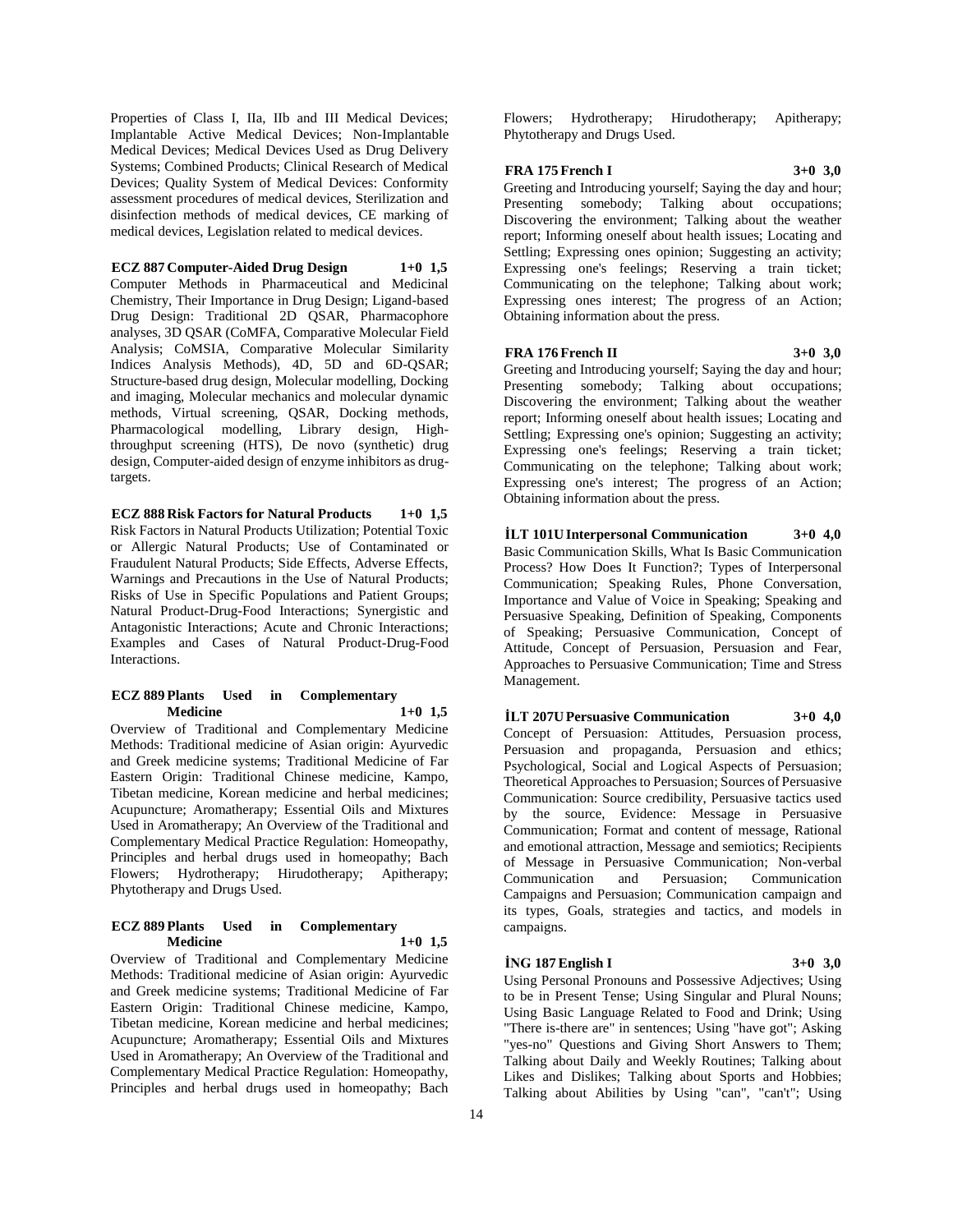Adjectives that Describe People; Talking about Appearance, Personality and Feelings of People; Talking about Clothes and Colours; Talking about Shopping and Prices; Using Present Continuous Tense.

## **İNG 188 English II 3+0 3,0**

Using Simple Present Tense; Comparing Simple Present and Present Continuous Tenses; Using Prepositions of Time and Place; Giving Directions, Making Reservations; Using "to be" in Past Tense; Using Regular and Irregular Verbs in Simple Past Tense; Using Comparative and Superlative Form of Adjectives; Using Modals to Give Advice; Suggestions and Obligations; Using Future Tense: Making Sentences Using "going to" and "will"; Using If Clauses Type 0 and 1.

#### **İSN 315 Public Relations 2+0 3,0**

Definition of Public Relations; Historical Development of Public Relations; Professionalism and Fundamental Principles in Public Relations; Organization of Public Relations Activities; Institutional Public Relations; Research in Public Relations; Campaign Planning in Public Relations; Applications in Public Relations; Evaluation in Public Relations; Mass Communication Materials Used in Public Relations and Media Relations; Case Studies.

## **İŞL 321 Applied Entreprenneurship 3+1 5,0**

Introduction to Entrepreneurship: Basic Concepts; Climate for Entrepreneurship: Economic Perspective: Opportunity Recognition and Idea Creating: Theory and practice; Feasibility Analysis; Industry and Competitive Analysis; Marketing Plan: Theory and practices; Operations Plan: Theory and practices; Management Plan: Theory and practices; Financial Plan: Theory and practices; Business Model Development; Financing and Funding for Entrepreneurial Business; Marketing Issues in Entrepreneurial Business; Franchising and Buying an Existing Business.

**KİM 132 Analytical and Organic Chemistry I 6+3 9,5** Calculation of Concentrations; Chemical Equations; Stoichiometry; Chemical Equilibrium; Activity; Acid-Base Equilibriums; Buffer Solutions; Neutralisation Titration; Complexometry; Heterogenic Equilibrium and Resolution; Gravimetry; Introduction to Qualitative Ion Analyses; First Anions; I. Group Cations; III-A Group Cations; IV. Group Cations; V. Group Cations; Practises of Gravimetric Analyses; Alkanes; Alkenes; Alkynes and Cycloalkanes; Aromaticity and Arenes; Alkyl Halides; Alcohols and Phenols; Amines; Thiols; Aldehyde and Ketones; Carboxylic Acids and Derivatives.

**KİM 269 Analytical and Organic Chemistry II 8+3 11,5** Basic Electrochemistry; Electrochemical Techniques; Potentiometry; Conductometry; Coulometry; Voltammetry; Polarography; Spectrochemical Techniques; Molecular Absorption Spectroscopy; Infrared Spectroscopy; Atomic Spectroscopy; Polarimetry; Refractometer; Mass Spectrometry; Nuclear Magnetic Resonance Spectroscopy; Instrumental CHNS Analysis; Separation Techniques; Thin

Layer Chromatography; Liquid Chromatography; Gas Chromatography; Capillary Electrophoresis; Neutralization, Oxidoreduction, Complexometry, Precipitation Titrations; Chemical Naming; Structure Lighting by Spectrochemical Techniques; Evaluation of Analytical Data.

# **KÜL 199 Cultural Activities 0+2 2,0**

Participating Actively or as a Spectator in Sports Activities; Participating in Activities Arranged by the Counseling Center; Participating in Workshops in Art; Education on Museums; Participating in Art Trips; Participating in Cultural Trips; Participating in and Taking Duty in activities such as Cinema, theatre, scientific Meeting etc.; Taking duty in Clubs; Being a Student Representative and Participating in Environmental Activities.

# **SAN 155 Hall Dances 0+2 2,0**

Basic concepts. The ethics of dance, Dance Nights, Dance Costumes, National International Competitions and rules/grading, Basic Definitions, Classifications of Dances: Social Dances; Salsa, Cha Cha, Samba, Mambo, Jive, Rock'n Roll, Jazz, Merenge; Flamenko, Rumba, Passa -Doble, Argentina tango, Vals, Disco, Quickstep, Foxtrot, Bolero, European Tango: Ballroom Dances; Sportive Dances; Latin American Dances; Samba, Rumba, Jive, Passa-Doble, Cha Cha, Standart Dances; European Tango, Slow vals (English), Viyana vals, Slow foxtrot, Quickstep.

#### **SNT 155 History of Art 2+0 2,0**

History of Civilization and Evolution of Art: Prehistory to Present; Concepts and Terminology in Art with Samples; Interrelation among Art-Religion and Society; Effects of Religion on Artistic Development; Reflections and Interpretations of Judaism, Christianity and Islam on Art; Renaissance: Emergence, Effects, Artists, Works of Art; Architecture and Plastic Arts; Art in the 19th and 20th Centuries: Relevanceof the main historical events of the period.

#### **SOS 155 Folkdance 2+0 2,0**

Dance in Primitive Cultures; Dance in Earlier Civilizations; Dance in the Middle Age and Renaissance; Dance in the 18th and 19th Centuries; Dances of the 20th Century; Ballet; Turkish Dances; Emergence of Folkdance; Anatolian Folkdance: Classification, Accompanying instruments; Methods and Techniques of Collecting Folkdance; Problems in Collecting Folkdance; Teaching of Folkdance; Adapting Folkdance for Stage: Stage, Stage aesthetics and Choreography, Orientation and choreography.

**STJ 013 Internship IV 0+25 15,0** Definition of pharmacy; Pharmatist?s duties and responsibilities:Hospital Pharmacist?s help and ınfluence to drug use in clinical; Tools and supplies in pharmacy:Cleanliness and hygıene conditions; drugs: Preparation and magistral drug definitions, sort pattern, storage conditins of drugs, ınformation about toxic and drugs keeping separated;prescriptions and drugs subjected to special process: Narcotics, Psychotropic drugs; Vaccine and serum, Dietary Preparations, Herbal drugs, Prescription